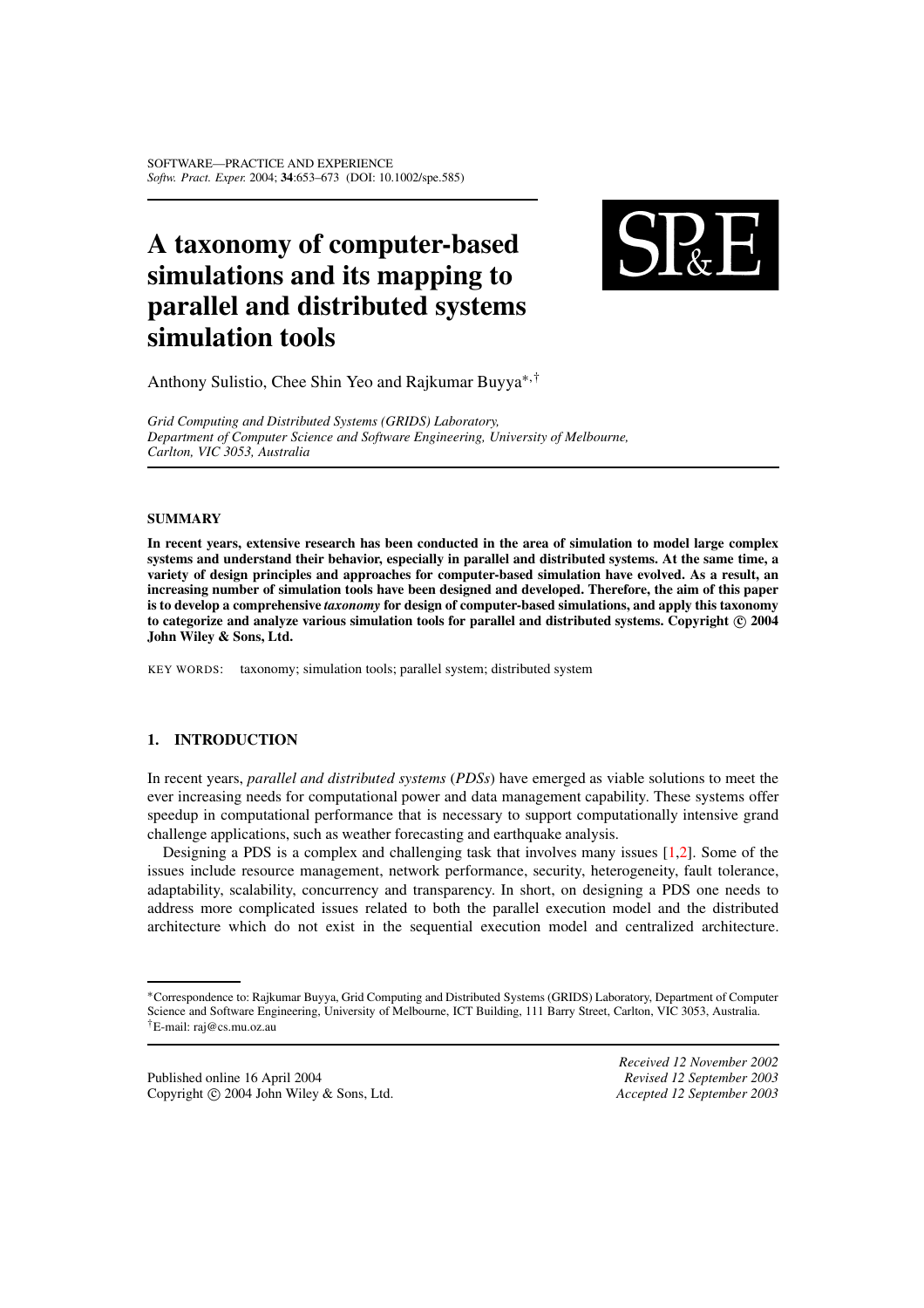<span id="page-1-0"></span>

Figure 1. Categorization of simulation tools.

Therefore, researchers need to ensure that their newly designed systems are feasible and can perform as expected before proceeding on with the actual development.

*Simulation* has been researched and applied successfully to model real world processes, applications and objects. It enables the study of various issues, such as feasibility, behavior and performance without building the actual system, thus saving precious time, cost and effort. A simulation can be adjusted to run at any speed relative to the real world and according to various possible scenarios. The results gathered from the simulation indicate how the real system behaves, thus enabling researchers to understand and improve on their design without the actual implementation.

However, applying simulation to model problems is also a non-trivial task. Good simulation models are difficult to design and maintain. The design and development costs for complex simulation models are sometimes comparable to the costs of building the actual systems. In addition, not all researchers are experts in simulation, thus they have problems creating simulation models successfully. Therefore, there is a need to have effective simulation tools that enable easy and fast creation of simulation models.

Extensive research conducted in the area of simulation over recent years has produced a number of simulation tools for modeling PDSs. Simulation tools support the creation of *repeatable* and *controllable* environments for feasibility study and performance evaluation. These simulation environments facilitate researchers, educators and students to conduct effective research, teaching and learning with ease. For instance, Bricks [\[3\]](#page-19-2), GridSim [\[4\]](#page-19-4), MicroGrid [\[5](#page-19-3)] and SimGrid [\[6](#page-19-5)] are constructed to simulate emerging Grid computing [\[1](#page-19-0)] environments since it is difficult to have easy access to readily available Grid testbeds. In addition, it is extremely hard to evaluate their performance under different scenarios since the availability of resources changes with time and the users have different requirements in a Grid computing environment.

Figure [1](#page-1-0) provides a categorization of simulation tools. There are many application areas where simulation has been applied, one of which is the design and evaluation of PDSs. Simulation tools for PDSs are then further differentiated by four taxonomies: *PDS taxonomy* identifies the type of target systems to be simulated, *usage taxonomy* illustrates how the tool is used, *simulation taxonomy*

Copyright  $\odot$  2004 John Wiley & Sons, Ltd.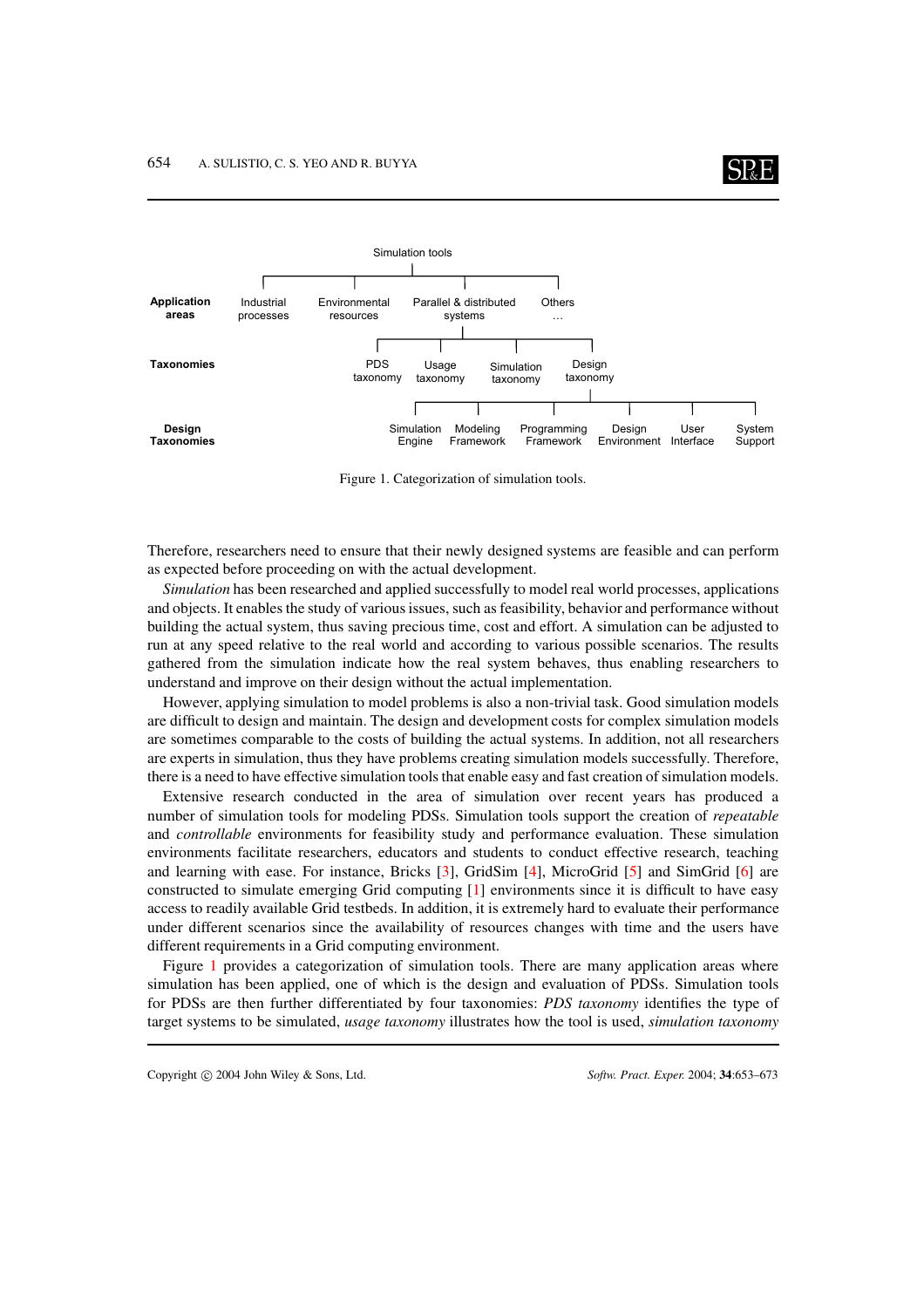<span id="page-2-0"></span>

Figure 2. PDS taxonomy.

highlights the characteristics of the simulation, and *design taxonomy* describes the components and features of the simulation tools. The next few sections discuss these taxonomies in greater detail.

A survey of some of the existing research-based simulation tools examine their designs and architectures based on the taxonomy. Only research-based simulation tools are selected since their theoretical concepts, design and architectures are published and readily available, unlike commercially released simulation tools. Therefore, this paper provides researchers with an in-depth understanding of building simulation tools for PDSs and the current research trends. Researchers can extract useful and relevant information and experience encountered in the development of the existing tools to learn, improve and design better tools. There is also a possibility of extending or reusing some of the existing simulation tools to prevent replication of work.

# **2. TAXONOMY**

The proposed taxonomy provides classification of the simulation tools into categories based on different aspects and properties. This section describes four sub-taxonomies: PDS, usage, simulation and design taxonomies, and examples are given of simulation tools to support the taxonomies.

#### **2.1. PDS taxonomy**

The categorization of *PDS taxonomy* is shown in Figure [2.](#page-2-0) A *parallel system* consists of multiple processors in close communication, normally located within the same machine. Multiple processors can share the same memory or access their own local memory. A parallel system provides increased throughput and reliability.

A parallel system can be classified into symmetric multiprocessing (SMP) systems and massively parallel processing (MPP) systems. A SMP system has multiple processors sharing a common memory and operating system. A MPP system has multiple processors accessing their own local memory and operating system. A MPP system is more difficult to program for parallelism compared with a SMP system since each processor accesses each local memory separate from other processors. However, a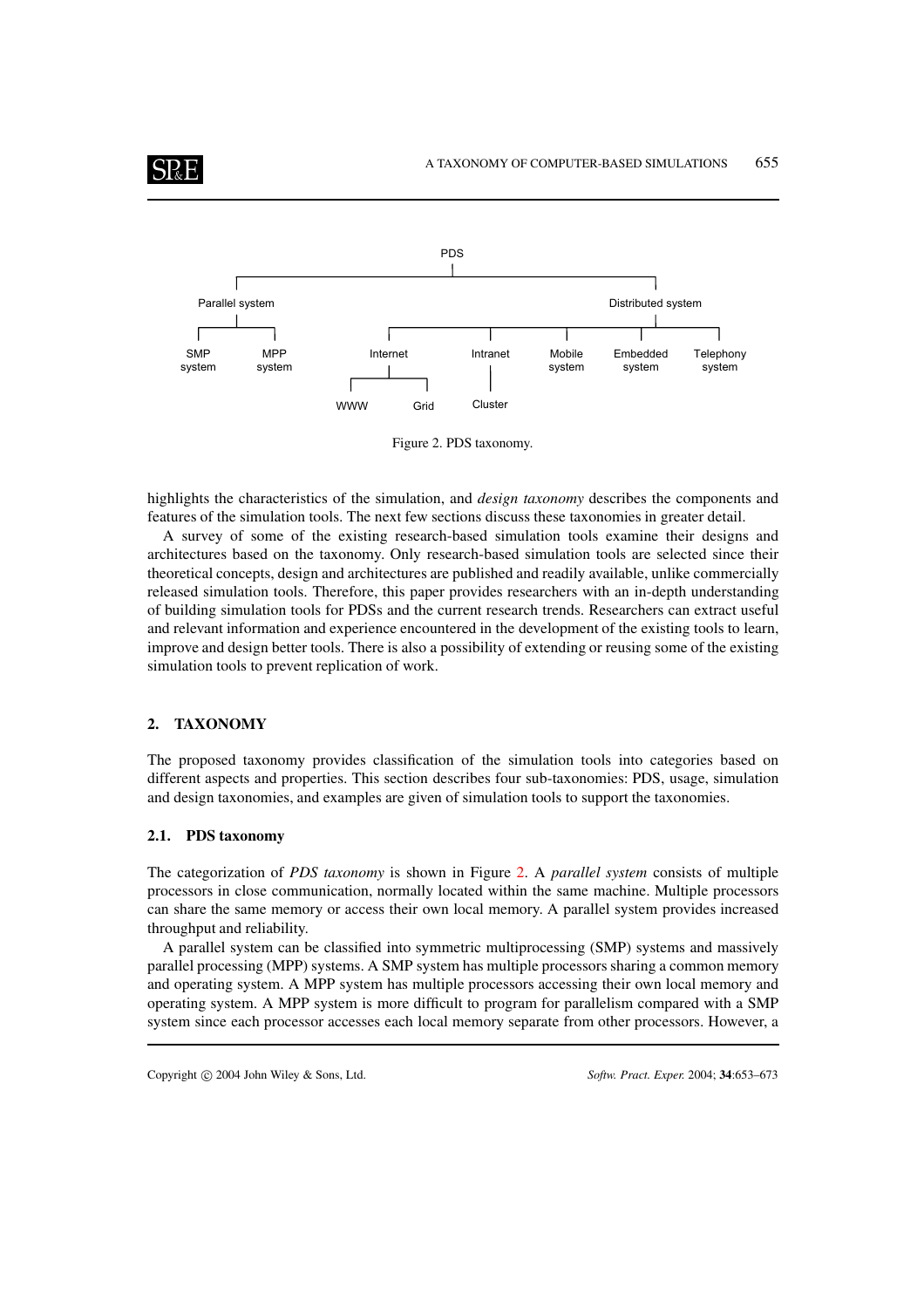MPP system is more scalable in terms of the number of processors, since a SMP system is limited to a maximum number of processors.

A *distributed system* spreads out the computation among autonomous computers, which are physically distributed in general. Each distributed computer accesses its own local memory and communicates with other computers through networks such as the Internet. A distributed system supports both resource sharing and load sharing, and is fault-tolerant through the replication of devices and data in separate physical locations. It also provides a good price/performance ratio.

A distributed system can be further sub-divided into five types: Internet, intranet, mobile systems, embedded systems or telephony systems. The Internet is a heterogeneous network of machines and applications that is implemented using the Internet protocol (IP). The World Wide Web (WWW) is built on top of the Internet architecture to share information, identified through a uniform resource locator (URL). A Grid [\[1\]](#page-19-0) is a very large-scale distributed system that can scale to Internet-size environments with machines distributed across multiple organizations and administrative domains.

An Intranet is a local area network (LAN) that is usually privately owned by an organization. Access of the intranet is internal within the organization and firewalls guard the interface for external access to the Internet. A cluster [\[2](#page-19-1)] is a collection of distributed machines that collaborate to present a single integrated computing resource to the user.

A mobile system is implemented using wireless network protocol so that it can function while it is on the move at different physical locations. Some examples of mobile systems are cellular phone systems, handheld devices and laptop computers with a wireless LAN. An embedded system is a combination of hardware and software designed to function as a type of application device. Some examples of embedded systems are industrial machines, medical equipments, automobiles and aircrafts. A telephony system transmits voice and data using digital transmission through telephone networks. Some examples of telephony systems are asymmetric digital subscriber line (ADSL), integrated services digital network (ISDN), intelligent networks and advanced intelligent networks.

#### **2.2. Usage taxonomy**

A simulation tool can be used as a simulator or an emulator as shown in Figure [3.](#page-4-1) A simulator is a tool that can model and represent the actual system. Simulation runs at any speed relative to the real world and saves information for the entire simulation to facilitate analysis of the simulated behavior of the actual system. Conversely, an emulator is a tool that acts like the actual system. Emulation executes like the actual system itself and is useful for accurate and reliable testing without having the real system. For example, the Grid simulation tools studied in this paper are simulators, except MicroGrid, that emulate Globus-based Grid applications.

# **2.3. Simulation taxonomy**

In general, a *simulation* comprises three properties as shown in Figure [4.](#page-4-0) Presence of time indicates whether the simulation of a system encompasses the time factor. A static simulation does not have time as part of the simulation, in contrast to a dynamic simulation. Basis of value specifies the values that the simulated entities can contain. A discrete simulation has entities only possessing one of many values within a finite range, but a continuous simulation has entities possessing one of many values within an infinite range. Behavior defines how the simulation proceeds. A deterministic simulation has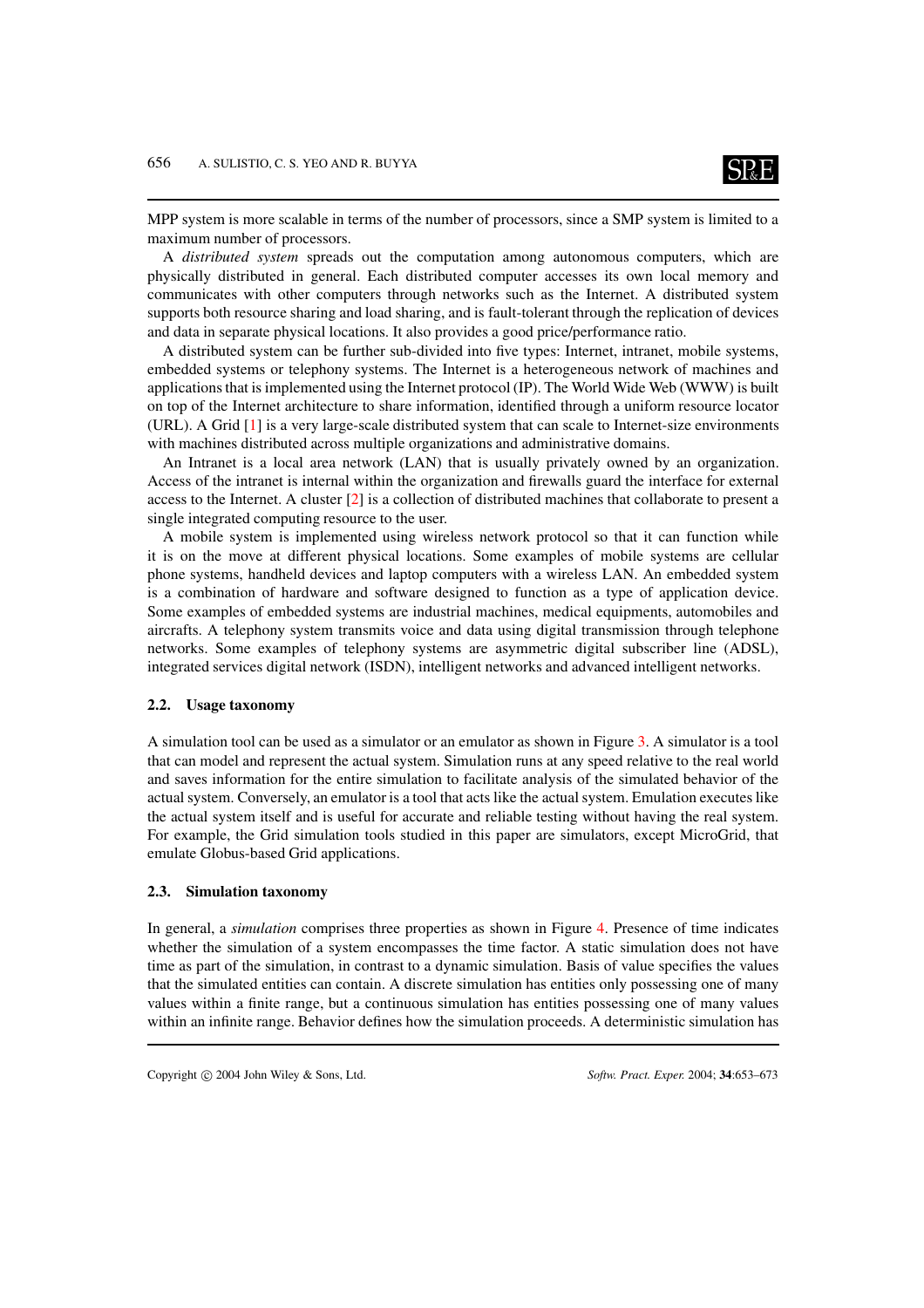<span id="page-4-1"></span>



Figure 3. Usage taxonomy.

<span id="page-4-0"></span>

Figure 4. Simulation taxonomy.

no random events occurring, so repeating the same simulation will always return the same simulation results. In contrast, a probabilistic simulation has random events occurring, so repeating the same simulation often returns different simulation results.

Every simulation can be classified based on these three properties. An example of a dynamic, discrete and probabilistic simulation is to generate a path that a data packet moves from a source host to a destination host in a network. However, simulating the path of a missile given an initial firing velocity and fixed wind resistance is an example of a dynamic, continuous and deterministic simulation. A chess game simulation comprises static, discrete and probabilistic properties.

# **2.4. Design taxonomy**

The *design* taxonomy categorizes simulation tools based on desired components and features that are necessary to provide simulation of a PDS. These features and components not only provide a framework for understanding the design of existing simulation tools, but also provide possible ways of improving the design.

# *2.4.1. Simulation engine*

Each simulation tool exploits a *simulation engine* to model and execute the simulation model. Figure [5](#page-5-0) shows the taxonomy for the simulation engine. Simulations can be executed in serial or parallel modes. A serial or sequential simulation is executed using a single processor, while a parallel or distributed simulation is executed using multiple processors, located in PDSs. A serial simulation is restricted by limited memory and needs a longer execution time, compared with a parallel simulation. Therefore, there is an increasing interest in using parallel simulation for modeling complex, large-scale systems.

Copyright  $\odot$  2004 John Wiley & Sons, Ltd.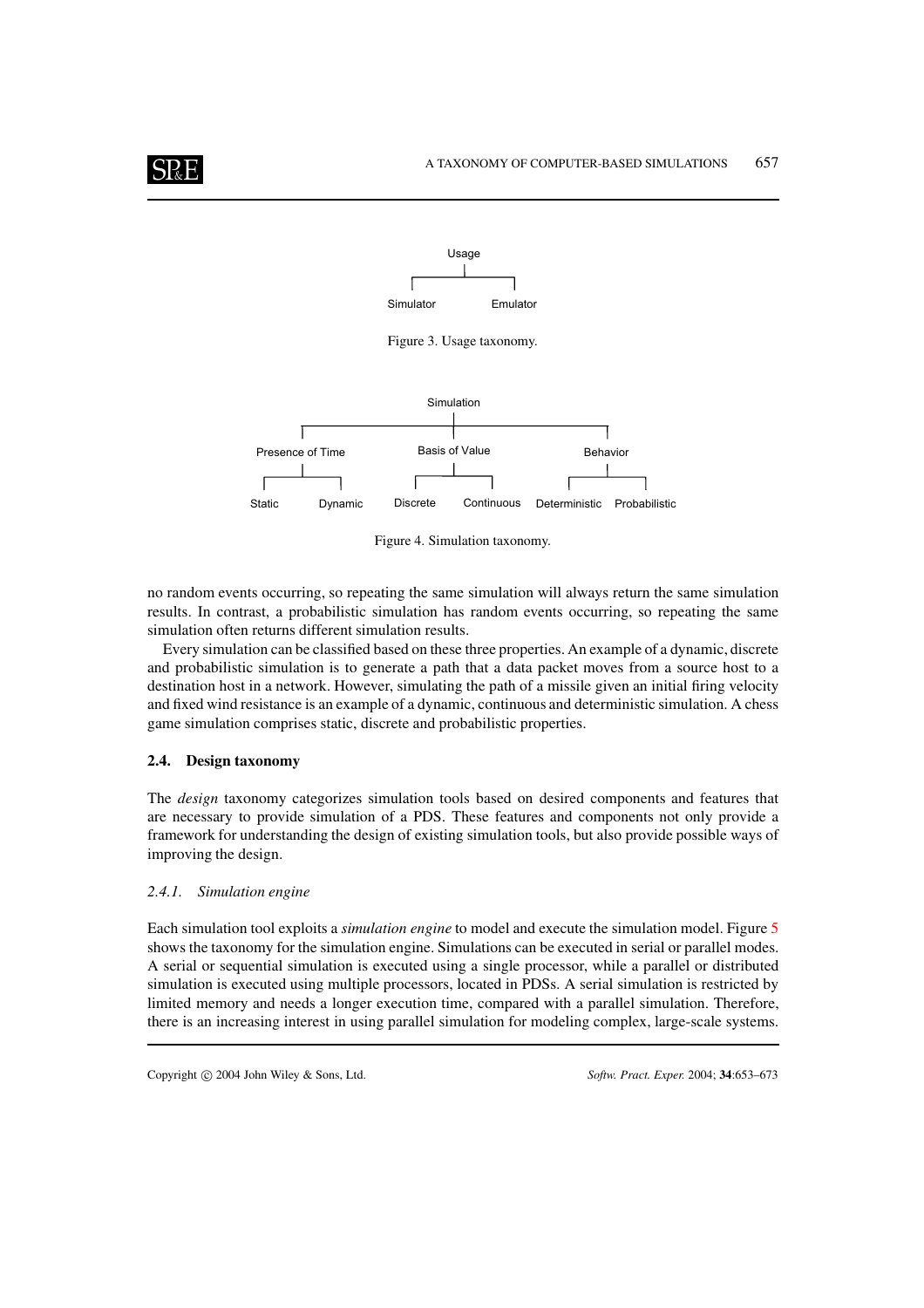

<span id="page-5-0"></span>

Figure 5. Simulation engine taxonomy.

Simulation models that are created for serial execution cannot be executed using parallel execution. In other words, the user can only design simulation models based on the type of execution mode supported by the simulation tool.

Most existing simulation tools use serial simulation. This is because simulation tools that use a parallel simulation engine are more difficult to implement. However, there is a growing trend to implement tools that exploit parallel simulation given the growing demand for faster simulation and shorter execution time. Some tools such as Parsec [[7\]](#page-19-7) and GloMoSim [[8\]](#page-19-8) support both serial and parallel simulation, which provides the flexibility for the user to use.

The simulation tool advances the simulation based on the mechanics defined in the simulation engine. In a continuous simulation, state changes occur continuously across time. In a discrete-event simulation (DES), state changes only occur at specific time intervals. A hybrid simulation comprises both continuous and discrete-event simulations.

A DES adopts a queuing system where queues of events wait to be activated. A DES is further subdivided into a trace-driven, time-driven or event-driven simulation. A trace-driven DES proceeds by reading in a set of events that are collected independently from another environment and are suitable for modeling a system that has executed before in another environment. The user can trace and modify the inputs to observe and control the simulation. A time-driven DES advances by fixed time increments and is useful for modeling events that occur at regular time intervals. An event-driven DES advances by irregular time increments and is useful for modeling events that may occur at any time. An event-driven DES is more efficient than a time-driven DES since it does not step through regular time intervals when no event occurs. Most of the simulation tools surveyed in this paper use an event-driven DES because it is relevant for the context of simulating most large-scale PDSs and requires less time. However, hybrid simulation is needed by embedded system simulators such as Ptolemy II [\[9](#page-19-6)].

#### *2.4.2. Modeling framework*

The *modeling framework* depicts how the user models the target PDS in the simulation tool. An incorrect modeling framework results in inaccurate modeling and thus produces useless simulation

Copyright  $\odot$  2004 John Wiley & Sons, Ltd.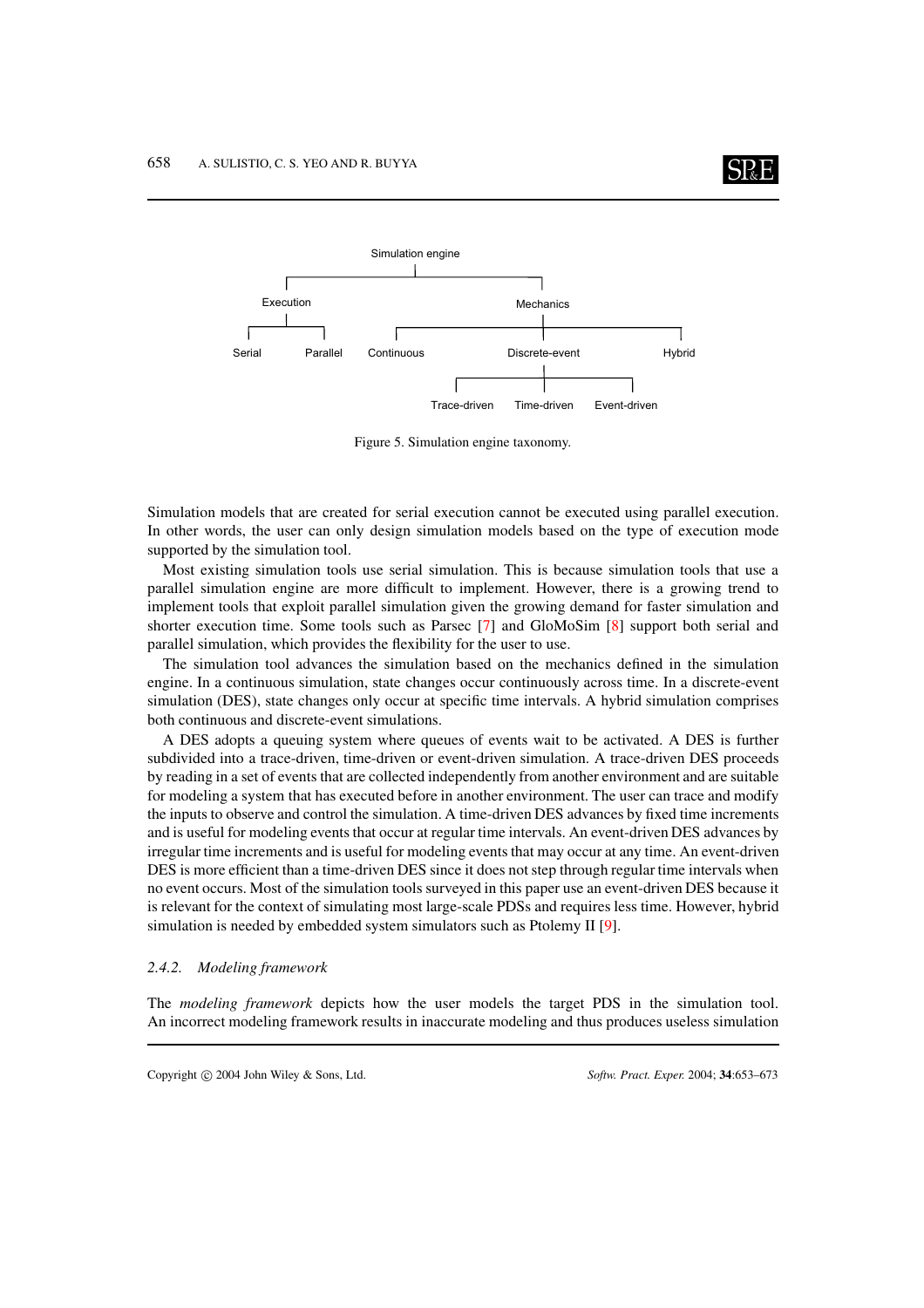<span id="page-6-1"></span>



<span id="page-6-0"></span>Figure 6. Modeling framework taxonomy.



Figure 7. Programming framework taxonomy.

results that differ tremendously from the actual target system. Figure [6](#page-6-1) shows the taxonomy for the modeling framework.

An entity-based modeling framework represents processes to be modeled as entities. Each entity performs its own tasks and communicates with other entities via messaging. In an event-based modeling framework, each task in a modeled process is activated via the arrival of some triggering events. It is possible to have a modeling framework that implements both entity and event. All surveyed simulation tools apply both entity-based and event-based modeling frameworks, since both frameworks reflect real-world happenings of actual objects.

#### *2.4.3. Programming framework*

The *programming framework* determines the programming paradigm that the user needs to be familiar with in order to use the simulation tool and can thus affect the learning curve of the user. Figure [7](#page-6-0) shows the taxonomy for the programming framework.

A structured programming framework implements a top-down structured program design with control passing down the modules in a hierarchy. An object-oriented programming framework expresses the program as a set of objects that communicate with one another to perform tasks. The object-oriented framework is easier to create, maintain and reuse compared with the structured programming framework. However, the structured framework normally incurs less runtime overheads than the object-oriented framework.

A fair share of simulation tools use the structured and object-oriented programming framework. Some examples of tools that use structured programming are Parsec, SimGrid and Ptolemy II, while some examples of tools that use object-oriented programming are SimJava [[10\]](#page-19-9), NS-2 [\[11](#page-19-10)] and GridSim.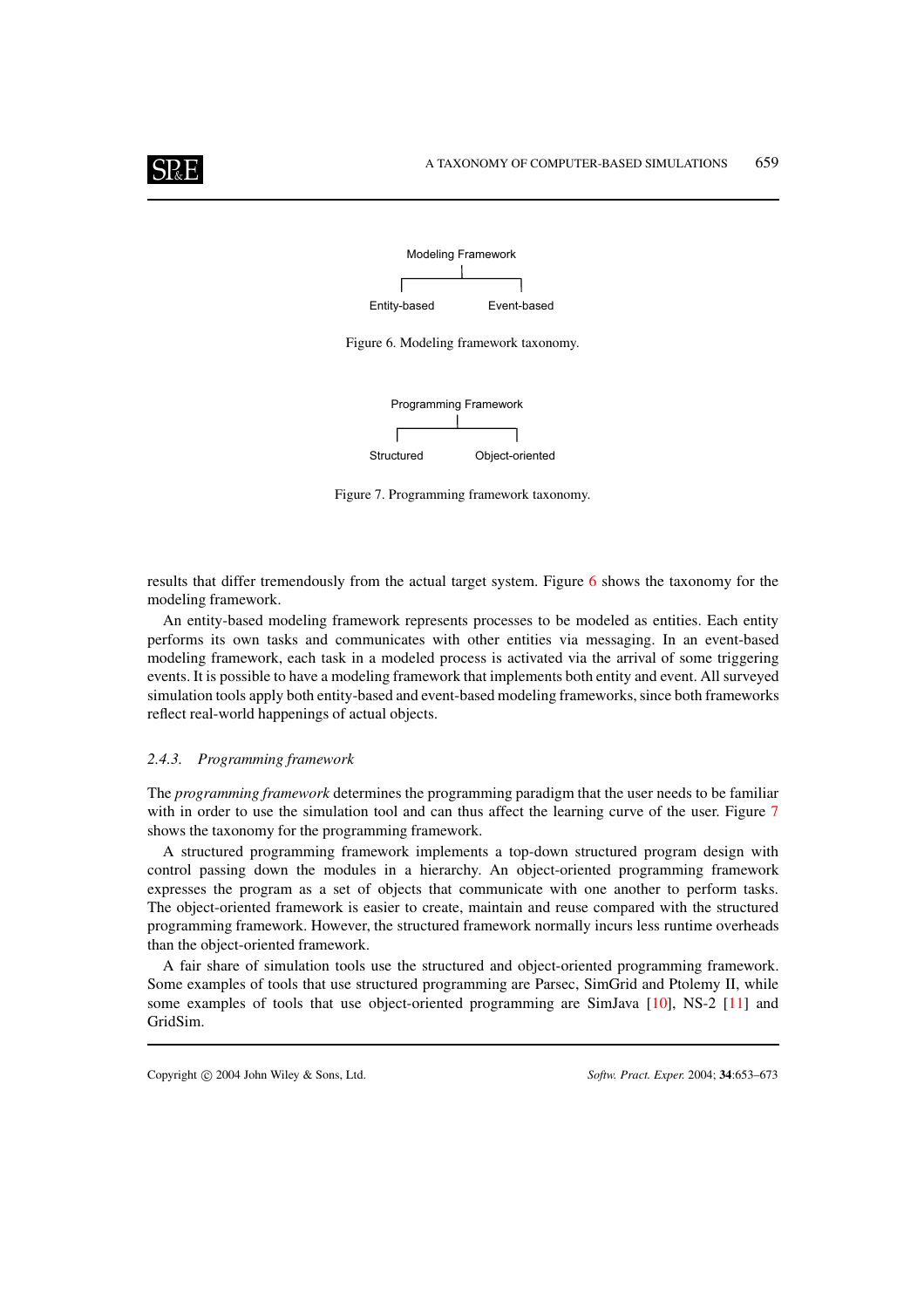

<span id="page-7-0"></span>

Figure 8. Design environment taxonomy.

# *2.4.4. Design environment*

The *design environment* determines how the user uses the tool to design simulation models. A good design environment facilitates easy learning and fast usage. Figure [8](#page-7-0) shows the taxonomy for the design environment.

A language provides a set of defined constructs for the user to design simulation models, while a library provides a set of routines to be used with a supporting programming language. A library-based simulation tool normally gives the user more flexibility in creating and controlling the simulation. An experienced user of the supporting programming language may fine-tune and optimize the simulation by exploiting certain libraries. A language-based simulation tool usually hides low-level implementation details from the user and thus provides less flexibility. Therefore, a language-based tool needs to provide a complete set of well-defined constructs to ensure that it supports the required level of flexibility. A language-based tool is also often easier to learn and use since it is more high-level compared with a library-based tool.

Examples of tools that use a language-based design environment are SimOS [\[12](#page-19-11)], NS-2 and Bricks, while tools that use a library-based design environment are GridSim, SimJava and GloMoSim. Some tools such as Parsec and Ptolemy II provide both a language-based and library-based design environment.

#### *2.4.5. User interface*

The *user interface* determines how the user interacts with the simulation tool directly. Figure [9](#page-8-0) shows the taxonomy for the user interface. A visual user interface is preferred over a non-visual interface because graphical displays enable better interaction and they are easier to use.

A visual design interface allows the user to create a simulation model much easier and faster compared with a non-visual interface. The user can build the simulation model by dragging and dropping simulation objects and configuring the attributes and values by using forms. In contrast, a typical non-visual design interface requires the user to write program codes which require more time and effort. Examples of tools that provide a visual design interface are Parsec, GridSim and Ptolemy II.

A visual execution interface provides a better representation of the simulation process that enables the user to observe and analyze the simulation better. Animations provide a good visualization and display the flow of the simulation. Graphs give the graphical version of statistical data captured from the simulation. Without a visual execution interface, the user encounters difficulties in analyzing and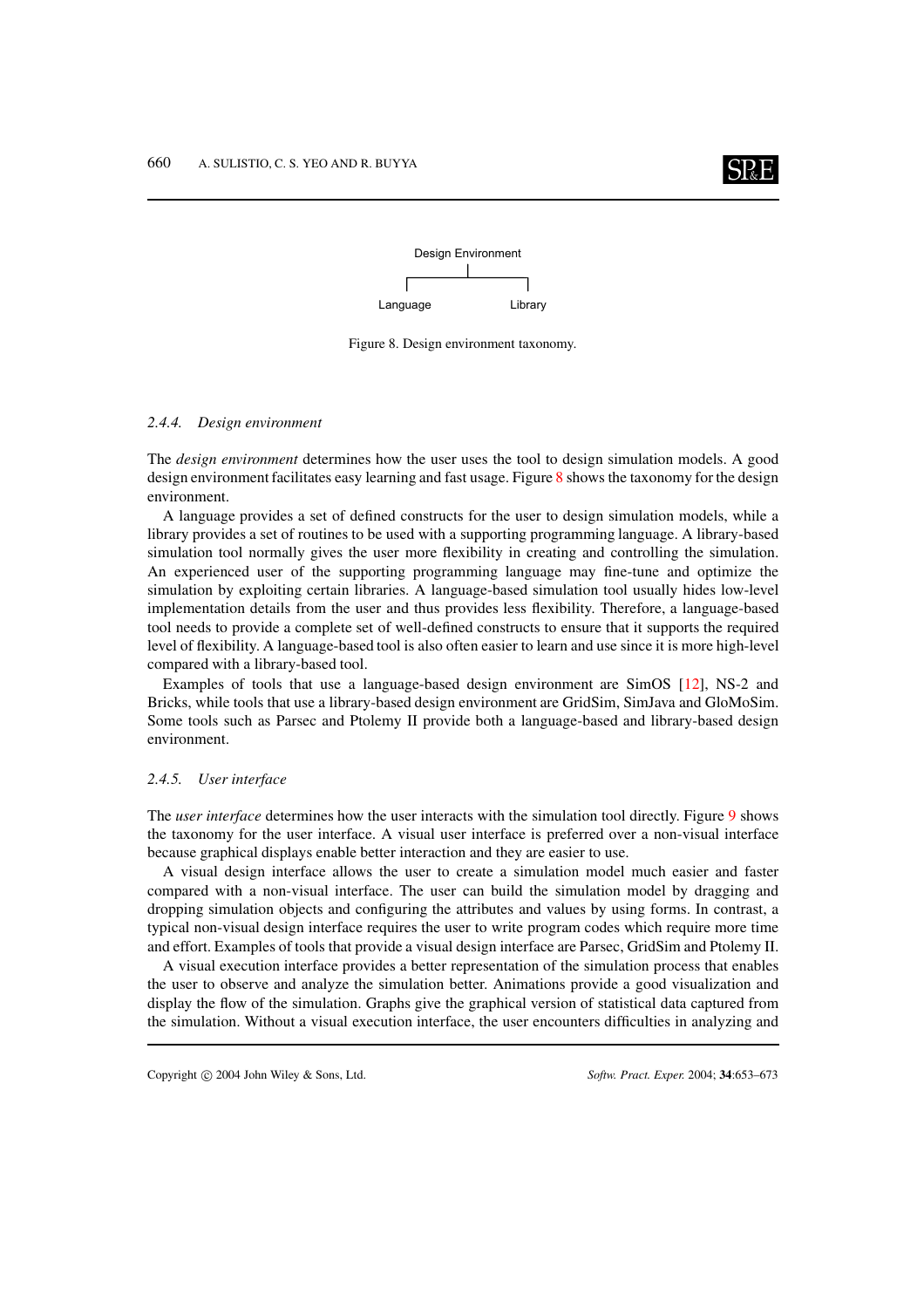<span id="page-8-0"></span>

<span id="page-8-1"></span>Figure 10. System support taxonomy.

understanding the simulation results based on the huge amount of statistics and events captured in pure text format. For example, NS-2 is able to generate animations; Ptolemy II is able to generate graphs; and SimJava is able to generate both animations and graphs.

A visual integrated environment provides both visual design and execution interfaces. The user conveniently uses the simulation tool to develop simulation models and execute them without exiting the tool. This integrated environment concept is borrowed from integrated development environment (IDE) tools developed for programming. None of the surveyed tools provide a complete visual integrated environment. Most tools have plans to incorporate a visual integrated environment in the future to enable better usability, but implementing a good user interface is not trivial and requires lots of time and effort. This is why most simulation tools are not able to provide a visual interface.

# *2.4.6. System Support*

*System support* provides useful and ready-to-use features that help the user to build an accurate and successful simulation model. Figure [10](#page-8-1) shows the taxonomy for system support.

The codes generation feature produces the resulting simulation program code automatically for the user. This feature normally exists in simulation tools that are language based or use a visual design interface. This allows the user to create the simulation model using a high-level language or simpler visual user interface without worrying about writing complex program code. Tools such as GridSim and Parsec support this functionality.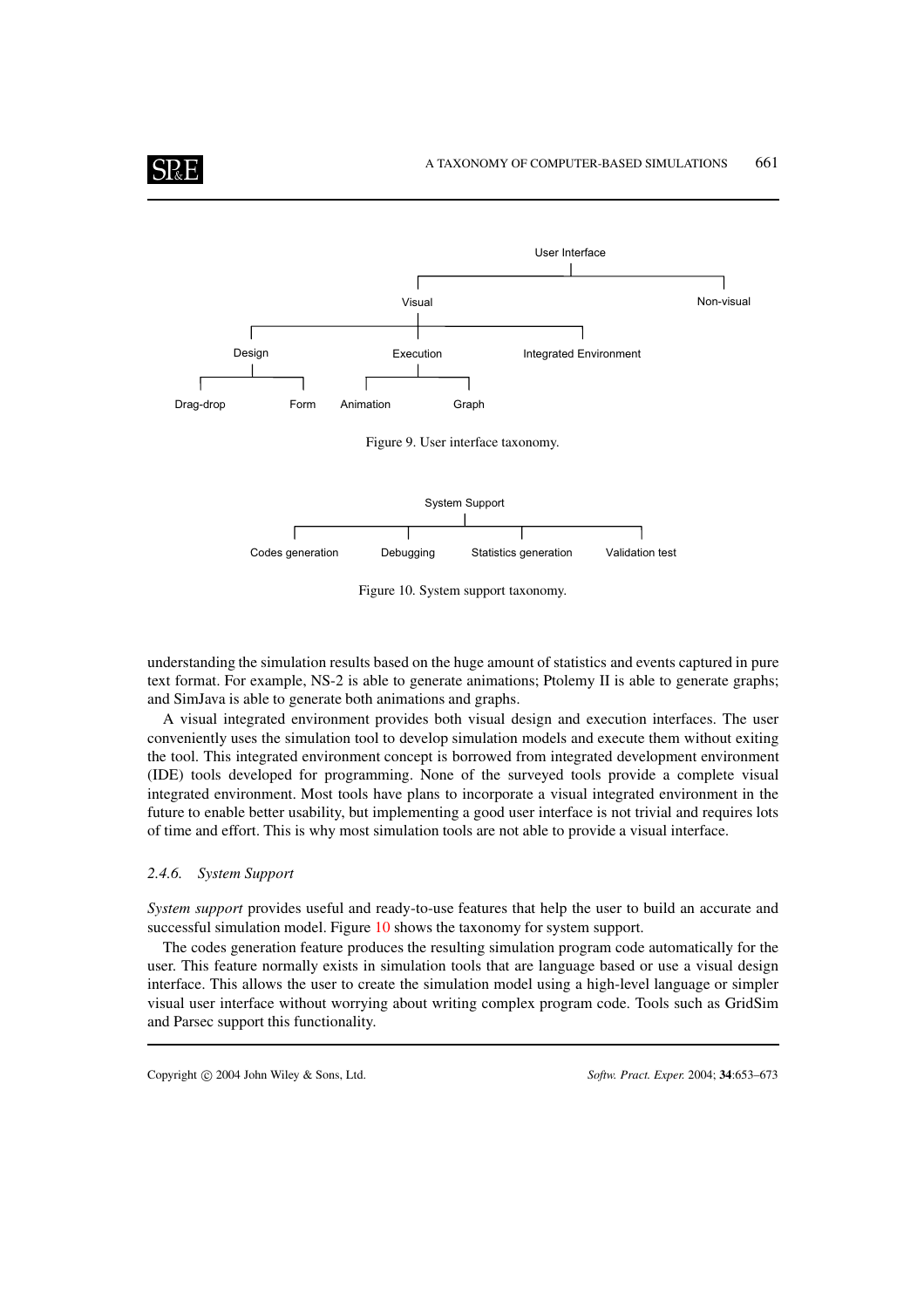

| Category                      | Tool          | Organization                                          | Key similarities and differences, simulated systems,<br>and Web site                                                                                                                                                                                                                                                                                                                  |  |
|-------------------------------|---------------|-------------------------------------------------------|---------------------------------------------------------------------------------------------------------------------------------------------------------------------------------------------------------------------------------------------------------------------------------------------------------------------------------------------------------------------------------------|--|
| Parallel<br>systems           | SimOS         | Stanford<br>University, U.S.A.                        | • Models complete computer systems through fast<br>simulation of hardware and levels of abstraction.<br>Simulates a complete multiprocessor system and<br>studies all various aspects including hardware architecture,<br>operating system and application programs.<br>• http://simos.stanford.edu/                                                                                  |  |
| Distributed<br>systems        | SimJava       | University of<br>Edinburgh, U.K.                      | • Provides a core set of foundation classes for simulating<br>discrete events.<br>• Simulates distributed hardware systems, communication<br>protocols and computer architectures.<br>• http://www.dcs.ed.ac.uk/home/simjava/                                                                                                                                                         |  |
| <b>Networks</b>               | $NS-2$        | University of<br>California at<br>Berkeley, U.S.A.    | • Supports several levels of abstraction to simulate a<br>wide range of network protocols via numerous simulation<br>interfaces, such as using scripting language and/or system<br>language.<br>• Simulates network protocols over wired and wireless<br>networks.<br>• http://www.isi.edu/nsnam/ns/                                                                                  |  |
|                               | Parsec        | University of<br>California at Los<br>Angeles, U.S.A. | • Uses a portable runtime kernel that executes simulations on<br>either sequential or parallel architectures enhanced by ready<br>support of numerous parallel simulation protocols.<br>· Simulates very large scale integrated (VLSI) parallel<br>architectures, parallel databases and wireless networks using<br>parallel simulation.<br>• http://pcl.cs.ucla.edu/projects/parsec/ |  |
| Mobile<br>systems             | GloMoSim      | University of<br>California at Los<br>Angeles, U.S.A. | • Provides an extensible and modular library that supports<br>implementation of alternative protocols for each layer of the<br>wireless communication protocol stack.<br>• Simulates large-scale wireless mobile networks.<br>• http://pcl.cs.ucla.edu/projects/glomosim/                                                                                                             |  |
| Grid<br>scheduling<br>systems | <b>Bricks</b> | Tokyo Institute of<br>Technology, Japan               | • Provides simulation for resource allocation strategies<br>and policies for multiple clients and servers as in global<br>computing systems in a Grid environment.<br>• Simulates resource scheduling algorithms in Grids.<br>$\bullet$ http://matsu-www.is.titech.ac.jp/ $\sim$ takefusa/bricks/                                                                                     |  |
|                               | GridSim       | University of<br>Melbourne,<br>Australia              | · Supports simulation of space-based and time-based, large-<br>scale resources in the Grid environment.<br>• Simulates economy-based resource scheduling systems in<br>Grids.<br>• http://www.gridbus.org/gridsim/                                                                                                                                                                    |  |

<span id="page-9-0"></span>Table I. Categorization of simulation tools based on their simulated systems.

Copyright  $\odot$  2004 John Wiley & Sons, Ltd.

c 2004 John Wiley & Sons, Ltd. *Softw. Pract. Exper.* 2004; **34**:653–673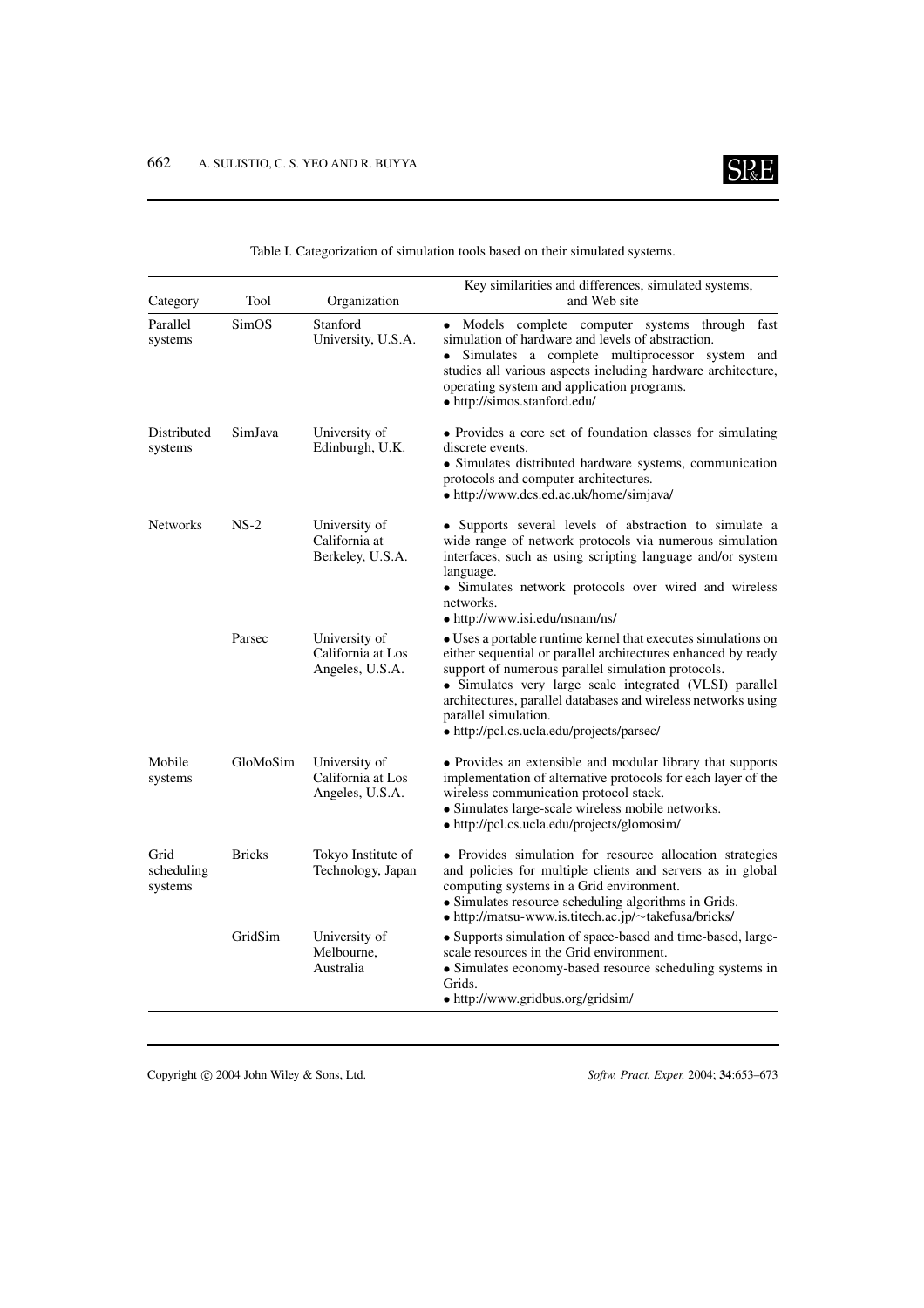| Category                                     | Tool       | Organization                                        | Key similarities and differences, simulated systems,<br>and Web site                                                                                                                                                                                                                                     |
|----------------------------------------------|------------|-----------------------------------------------------|----------------------------------------------------------------------------------------------------------------------------------------------------------------------------------------------------------------------------------------------------------------------------------------------------------|
| Grid<br>scheduling<br>systems<br>(continued) | MicroGrid  | University of<br>California at<br>San Diego, U.S.A. | • Runs emulations by executing actual application code<br>on the virtual Globus Grid and thus requires more time to<br>complete the application.<br>• Emulates the Globus Grid environment for resource<br>management.<br>• http://www-csag.ucsd.edu/projects/grid/                                      |
|                                              | SimGrid    | University of<br>California at<br>San Diego, U.S.A. | • Simulates a single or multiple scheduling entities and time-<br>shared systems operating in a Grid computing environment.<br>• Simulates distributed Grid applications for resource<br>scheduling.<br>• http://grail.sdsc.edu/projects/simgrid/                                                        |
| Embedded<br>systems                          | Ptolemy II | University of<br>California at<br>Berkeley, U.S.A.  | • Builds upon a component-based design methodology that<br>hierarchically integrates multiple models of computation to<br>capture different design perspectives.<br>• Simulates systems that comprise heterogeneous compo-<br>nents and sub-components.<br>• http://ptolemy.eecs.berkeley.edu/ptolemyII/ |

Table I. Continued.

Debugging facilities enable the user to identify abnormalities and problems in the simulation model more easily and correct them. For example, SimOS and Ptolemy II provide some debugging facilities. Statistics related to the simulation generated by the tool allow the user to analyze and justify the simulation model. Without a built-in statistics generation feature, the user will need to write extra separate modules to manually track the simulation execution. Examples of tools that provide statistics generation are SimJava and GloMoSim. The validation test feature is able to help the user identify probable errors or inconsistencies in the simulation model, thus supporting more accurate simulations. For instance, the next release of NS-2 is expected to incorporate validation functionalities.

# **3. SIMULATION TOOLS SURVEY**

A wide variety of tools have been developed to support the simulation of PDSs by various researchers around the world. They include SimOS, SimJava, NS-2, Parsec, GloMoSim, Bricks, GridSim, MicroGrid, SimGrid, and Ptolemy II. This section briefly describes these simulation tools by highlighting their key similarities and differences, and the categorization based on their simulated systems (as noted in Table [I\)](#page-9-0). In addition, the proposed taxonomy discussed in the previous section is being applied to the tools to identify their design characteristics and possible innovations needed (as noted in Table [II\)](#page-11-0). This section also provides a design comparison for similar tools (that are under the same category as shown in Table [I](#page-9-0)) in order to differentiate them.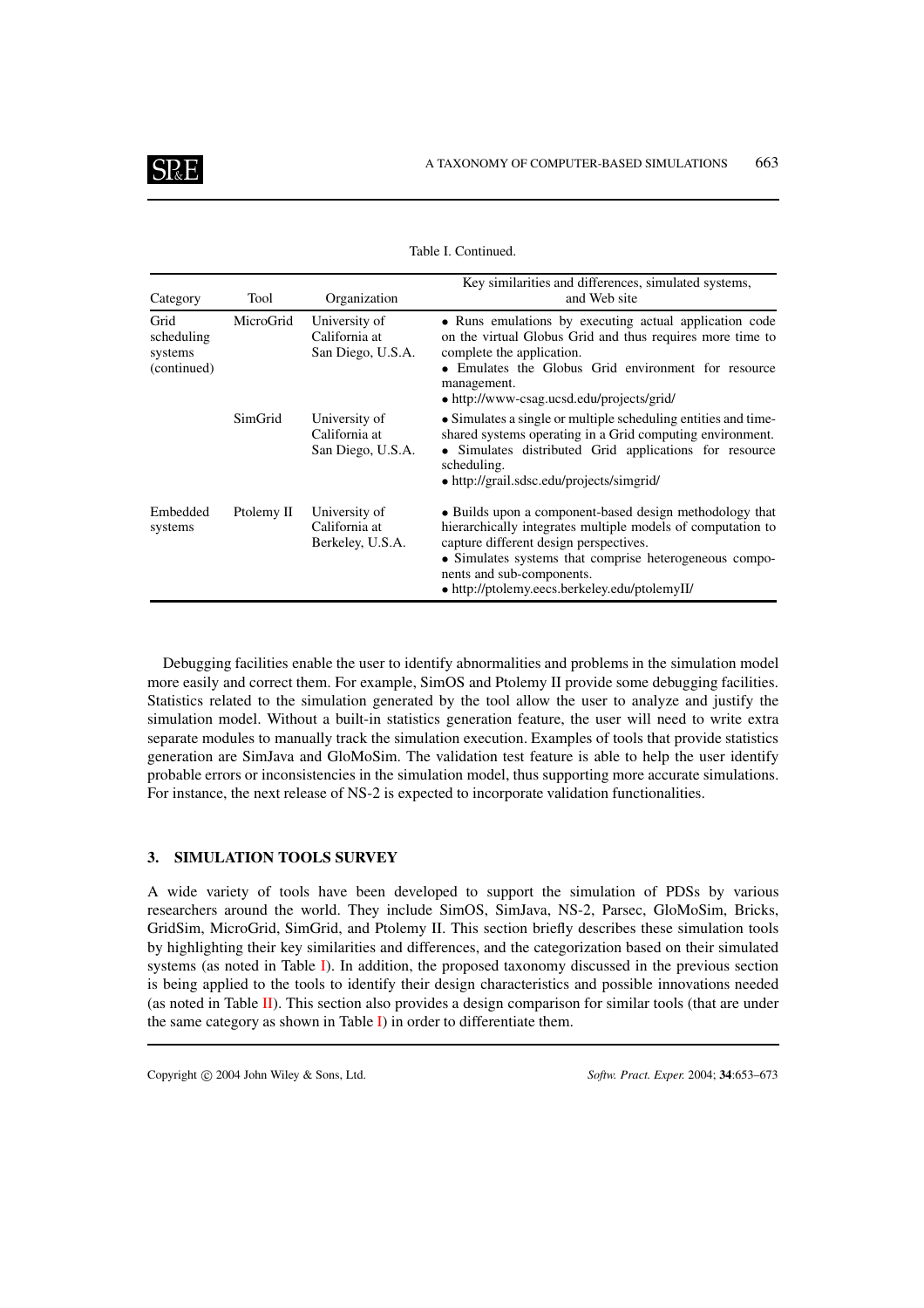

| Design                   | SimOS                                  | SimJava                               | $NS-2$                                                     | Parsec                                                               | GloMoSim                               |
|--------------------------|----------------------------------------|---------------------------------------|------------------------------------------------------------|----------------------------------------------------------------------|----------------------------------------|
| Simulated<br>systems     | Parallel<br>systems                    | Distributed<br>systems,<br>networks   | Wired and<br>wireless<br>networks                          | VLSI circuits.<br>wireless<br>networks.<br>parallel<br>architectures | Wireless mobile<br>networks            |
| Usage                    | Simulator                              | Simulator                             | Simulator                                                  | Simulator                                                            | Simulator                              |
| Simulation               | Static,<br>discrete.<br>deterministic  | Static,<br>discrete.<br>deterministic | Static,<br>discrete.<br>deterministic                      | Static, discrete,<br>deterministic                                   | Static, discrete,<br>deterministic     |
| Simulation<br>engine     | Parallel, event-<br>driven DES         | Serial, event-<br>driven DES          | Serial, event-<br>driven DES                               | Serial & parallel,<br>event-driven DES                               | Serial & parallel,<br>event-driven DES |
| Modeling<br>framework    | Entity-based,<br>event-based           | Entity-based,<br>event-based          | Entity-based,<br>event-based                               | Entity-based,<br>event-based                                         | Entity-based,<br>event-based           |
| Programming<br>framework | Structured                             | Object-<br>oriented                   | Object-<br>oriented                                        | Structured                                                           | Structured                             |
| Design<br>environment    | Language                               | Library                               | Language                                                   | Language, library                                                    | Library                                |
| User<br>interface        | Non-visual                             | Animation.<br>graph                   | Animation                                                  | Drag-drop, form                                                      | Non-visual                             |
| System<br>support        | Debugging,<br>statistics<br>generation | <b>Statistics</b><br>generation       | Debugging,<br>statistics<br>generation,<br>validation test | Code generation                                                      | <b>Statistics</b><br>generation        |

<span id="page-11-0"></span>Table II. Design of simulation tools based on the proposed taxonomy.

# **3.1. SimOS**

*SimOS* [[12\]](#page-19-11) allows simulation of complete computer systems, including a full operating system and all application programs that run on it. It can be used to study the computer architecture such as the effects of new processors and memories on workloads such as large scientific applications and commercial database systems. It can also be used to study the operating systems like developing, debugging and performance tuning an SMP operating system for multiprocessors.

SimOS runs as a layer between the host machine and the target machine. The host refers to the hardware and software on which SimOS runs, while the target refers to the simulated hardware, its operating system and applications running on it. Each simulated hardware component in the SimOS layer has multiple implementations that vary in speed and detail. SimOS is capable of running large and complex commercial applications available on the SGI platforms by adopting various simulation modes.

SimOS includes a detailed simulator that runs in a loop, fetching, decoding, and simulating the effects of instructions on the machine's register set, caches and main memory. The simulator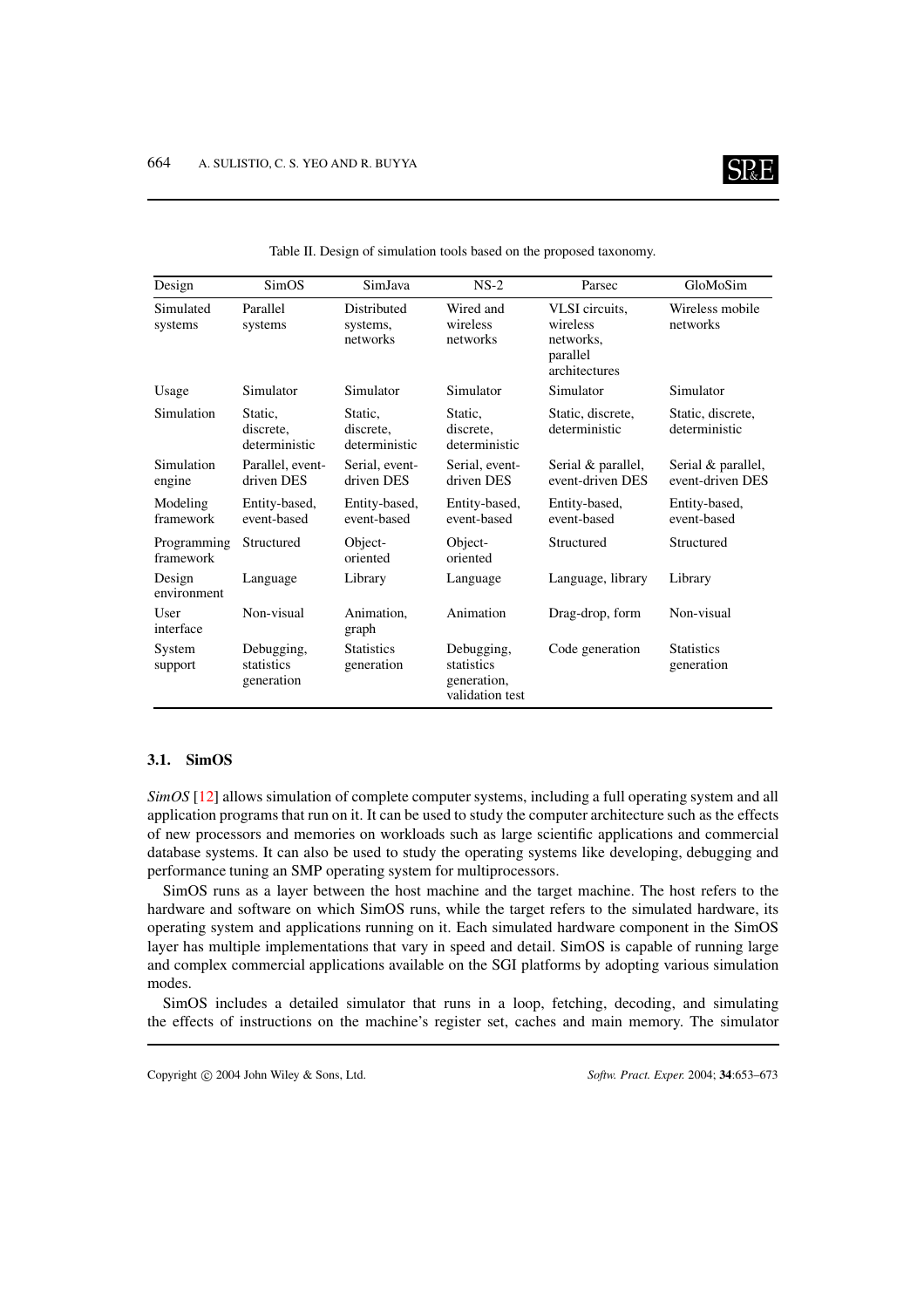| Design                   | <b>Bricks</b>                           | GridSim                                         | MicroGrid                                | SimGrid                                 | Ptolemy II                                                    |
|--------------------------|-----------------------------------------|-------------------------------------------------|------------------------------------------|-----------------------------------------|---------------------------------------------------------------|
| Simulated<br>systems     | Grid, resource<br>scheduling<br>systems | Grid, resource<br>scheduling<br>systems         | Grid, resource<br>scheduling<br>systems  | Grid, resource<br>scheduling<br>systems | Embedded<br>systems                                           |
| Usage                    | Simulator                               | Simulator                                       | Emulator                                 | Simulator                               | Simulator                                                     |
| Simulation               | Static,<br>discrete.<br>deterministic   | Static,<br>discrete,<br>deterministic           | Dynamic,<br>continuous,<br>deterministic | Static, discrete,<br>deterministic      | Dynamic,<br>continuous,<br>deterministic                      |
| Simulation<br>engine     | Serial, event-<br>driven DES            | Multithreaded,<br>event-driven<br><b>DES</b>    | Parallel, event-<br>driven DES           | Serial, trace-<br>driven DES            | Serial, hybrid                                                |
| Modeling<br>framework    | Entity-based,<br>event-based            | Entity-based,<br>event-based                    | Entity-based,<br>event-based             | Entity-based,<br>event-based            | Entity-based,<br>event-based                                  |
| Programming<br>framework | Object-<br>oriented                     | Object-<br>oriented                             | Structured                               | Structured                              | Object-oriented                                               |
| Design<br>environment    | Language                                | Library                                         | Language                                 | Library                                 | Language, library                                             |
| User<br>interface        | Non-visual                              | Form                                            | Non-visual                               | Non-visual                              | Drag-drop,<br>form, graph                                     |
| System<br>support        | <b>Statistics</b><br>generation         | Code<br>generation,<br>statistics<br>generation | N/A                                      | N/A                                     | Code<br>generation,<br>debugging,<br>statistics<br>generation |

Table II. Continued.

uses a parallel pipeline model that provides hardware simulators ranging from very approximate to highly accurate models and records more detailed performance information at the expense of longer simulation time. SimOS maps the actual hardware such as CPU, memory and disk as equivalent entities in the simulation. Interaction events occurring in the simulated hardware are captured and classified to facilitate analysis of results after the simulation.

SimOS is implemented in *C* using a structured programming framework. It is designed as a language with a set of pre-defined constructs that the user can use for simulation. The user uses Tool Command Language (*Tcl*) [[13\]](#page-19-12) as a specification language for SimOS for the simulated hardware and controlling the runtime of SimOS execution. Tcl is a powerful and easy to learn scripting language so the user can set up SimOS simulations easily if they are experts in Tcl.

SimOS uses the GNU project debugger (*GDB*) [\[14\]](#page-19-13) to provide full interactive debugging of the simulated operating system. SimOS has sophisticated statistics collection and classification mechanisms to generate statistics about the simulated behaviors and map these statistics back to the user-defined groups, such as processes, subroutines or transactions. SimOS was last released as version 2.0 in 1998.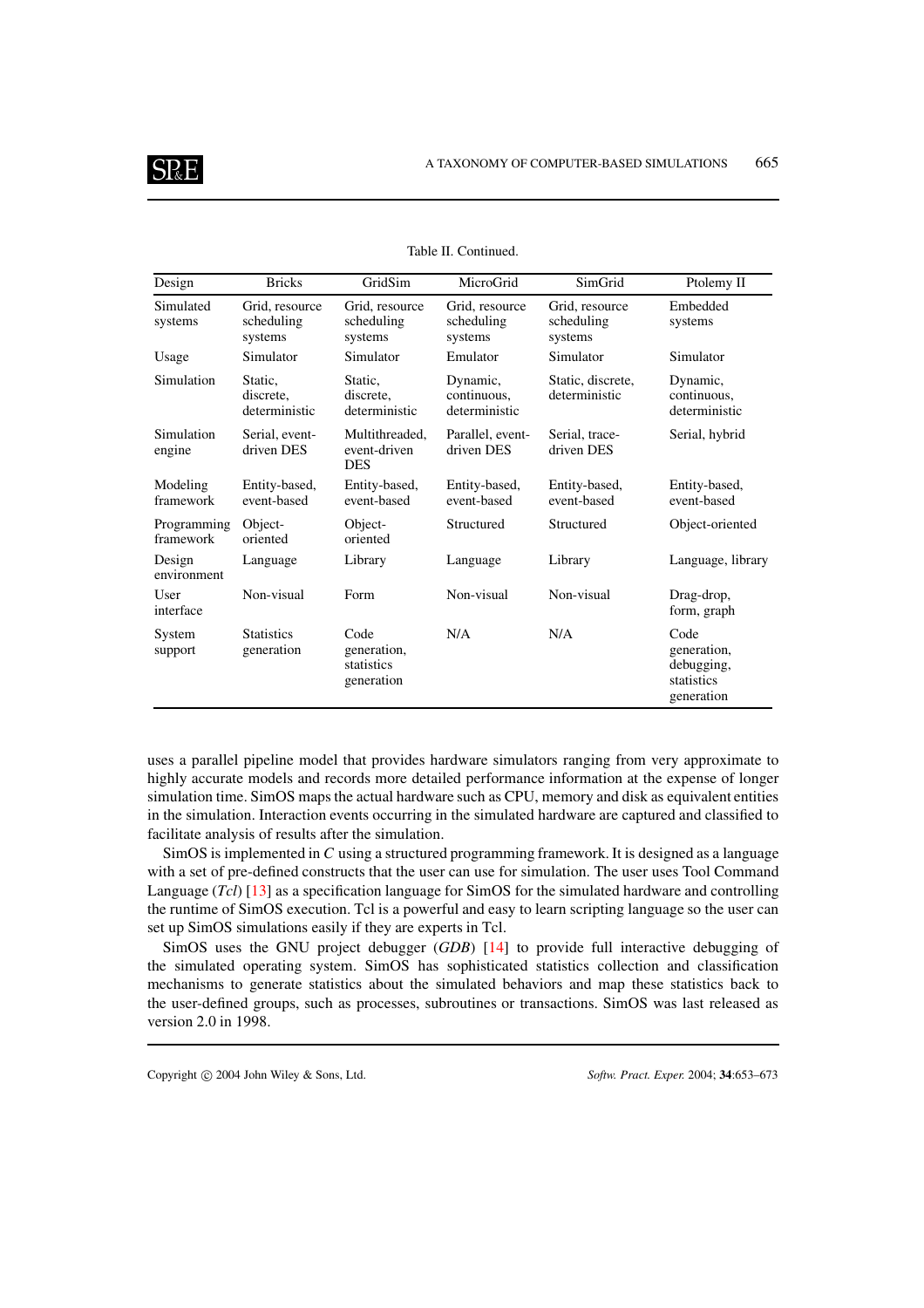

# **3.2. SimJava**

*SimJava* [[10\]](#page-19-9) provides a set of foundation classes to enable easy creation and animation of DES models by using *Java*. It can be applied to model distributed systems and networks. Three Java-based libraries are implemented to support the simulation. The first library, called *simjava*, provides the building constructs for text-only Java simulation and incorporates the event-driven DES engine. The users write object-oriented Java programs to call the simjava library constructs to build the simulation. The second library, called *simanim*, provides an applet template that is tightly coupled with the simjava library to create visual animations of the text-only simulation. The third library, called *simdiag*, is a collection of JavaBeans that enables graphical display of simulation results.

SimJava models the simulation objects as entities that communicate by sending passive event objects to other entities via ports. Detailed statistics generation is provided in the simjava library so that the user can indicate which simulation events are collected and written into a trace file. Many other tools use SimJava as the foundation libraries for simulation, one of which, GridSim, that is discussed later in this section. The last release of SimJava is version 2.0, which dates back to September 2002.

# **3.3. NS-2**

*NS-2* [\[11\]](#page-19-10) is a DES that enables simulation of Transport Control Protocol (TCP), routing and multicast protocols over wired and wireless networks. NS-2 allows network researchers to study and evaluate specific network protocols under varying network conditions, which is essential to understand their behaviors and characteristics.

NS-2 [[15\]](#page-19-14) is an object-oriented simulator implemented using two languages, *C*++ and Object Tcl (*OTcl*). It supports a class hierarchy in C++ called *compiled hierarchy* and a similar class hierarchy for OTcl called *interpreted hierarchy*. The user creates new simulation objects using the OTcl interpreter and each of these objects is mirrored by a corresponding object in the compiled hierarchy.

NS-2 uses two languages to support different purposes. C++ is fast to run but slow to modify, making it suitable for detailed simulated protocol implementation. OTcl runs much more slowly but can be modified more quickly and interactively and is used by the user for setup and configuration. NS-2 operates as a scripting language where simulations are executed by running a simulation script defined in OTcl. The scripts contain calls to predefined topologies provided in a comprehensive library of network protocols.

NS-2 does not have a visual design interface which means that an inexperienced user is likely to encounter difficulties in creating simulations given NS-2's high complexity. NS-2 uses a visual execution interface called *Nam* [\[15\]](#page-19-14). Nam is a Tcl/TK based animation tool for viewing network simulation traces and supports topology layout and packet level animation. It also provides various data inspection tools and statistics generation.

NS-2 supports some basic debugging tools. For example, memory debugging is supported using the *dmalloc* library, Tcl-level debugging is supported using a Tcl debugger and C++-level debugging is supported using GDB. The next version of NS-2 is to include automatic validation tests to help NS-2 users to check and verify their simulation models. The current release of NS-2 is version 2.26, which was released in February 2003.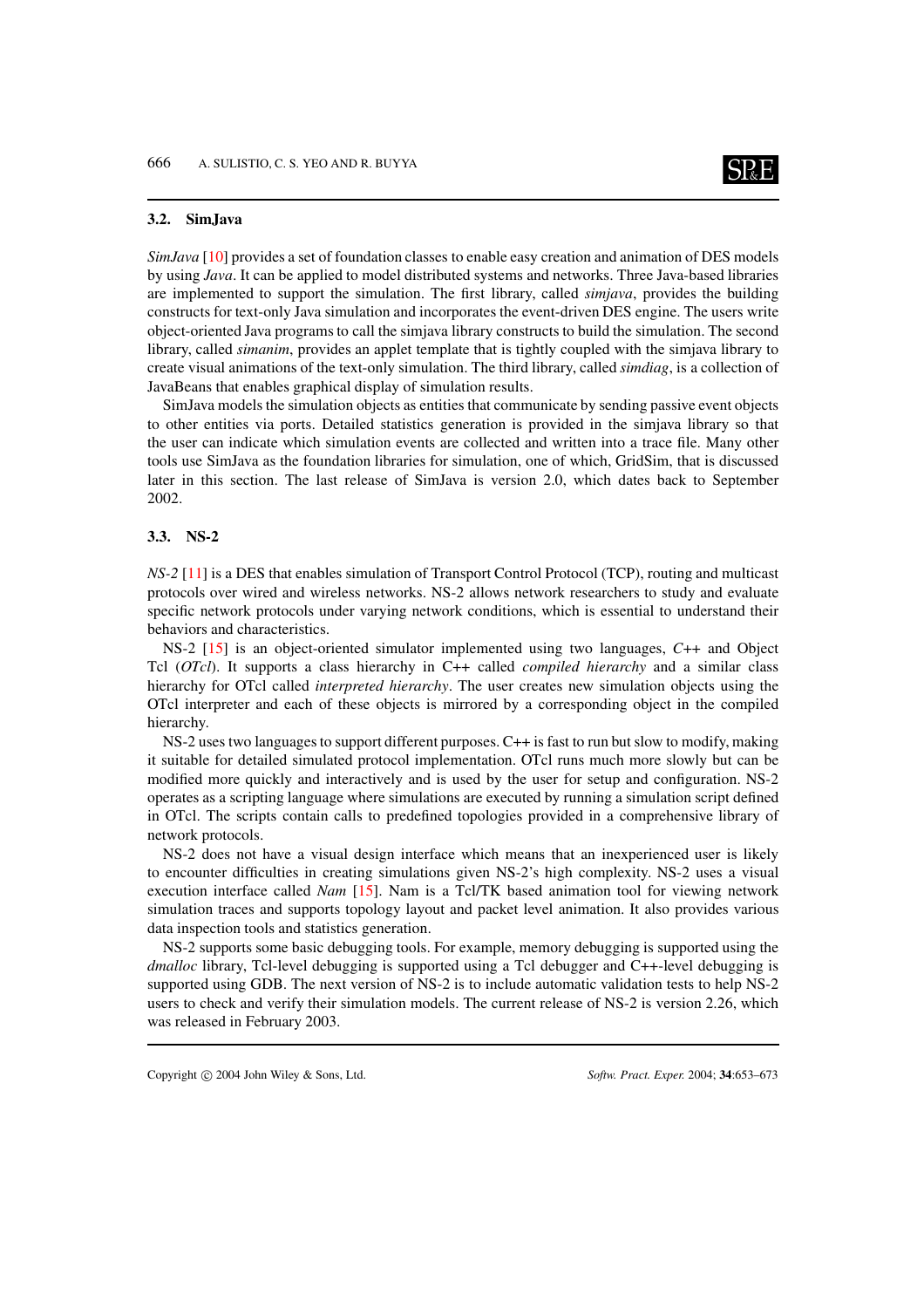

# **3.4. Parsec**

*Parsec* [\[7\]](#page-19-7) aims to provide a parallel simulation environment that is able to model large-scale complex systems such as VLSI parallel architectures, parallel databases and wireless networks. The goals of the environment are to provide an easy mapping of simulation models to executable programs, support a wide range of parallel simulation protocols, and enable visual model design. The implemented parallel simulation environment comprises Parsec, the parallel simulation language, its graphical user interface (GUI) called Parsec Visual Environment (*Pave*) and a portable runtime kernel that implements the simulation models.

Parsec adopts the process-interaction approach for event-driven DES. A physical process is modeled as an entity and events passed among the processes are modeled as messages. Parsec provides a structured parallel simulation language that provides a set of simple syntax to define simulation models. The Parsec simulation models are then generated into operational *C*-based simulation codes. It also provides a *C*++ library called *Compose* that can interface with native written C++ codes written by the user to execute parallel simulations.

Pave enables the visual design of simulation component libraries and the construction of simulation models from these components through a simple visual framework. Pave allows the user to drop flowchart notations to represent control flow and message operations. In addition, Pave generates the Parsec codes for the simulation models and optimizes them for parallel execution. However, Pave does not provide debugging or statistics generation facilities.

The portable run-time kernel can execute Parsec simulation models on sequential and parallel machine architectures. However, the user has to explicitly program the synchronization required for parallel execution. Parsec has been used to design other parallel simulation libraries such as GloMoSim, which is surveyed in the following section. Parsec was re-released as commercial software in 2001 and is currently maintained by Scalable Network Technologies [\[16\]](#page-19-15).

## **3.5. GloMoSim**

*GloMoSim* [\[8\]](#page-19-8) is designed to support simulation of very large wireless mobile networks with several thousands of nodes. It uses parallel DES to reduce the time required for executing the detailed mobile simulations.

GloMoSim is a library-based simulator that simulates a specific wireless communication protocol in the protocol stack. It is developed using Parsec. Parsec enables new protocols and functions to be programmed and added to the GloMoSim library. GloMoSim is a library built on top of Parsec and thus it is useful for the GloMoSim user to know Parsec in order to build additional protocols and modules. GloMoSim uses Parsec as the simulation engine and is able to support both serial and parallel DES. GloMoSim models mobile network nodes as Parsec entities.

GloMoSim is implemented using a layered approach that enables rapid integration of models developed at different layers by different users. Each layer is treated as a module and is invoked via receiving message events from other layers. This layered design supports modularity and encapsulates the complexity of a specific layer from other layers. Each layer also keeps track of relevant simulation statistics and generates statistics at the end of the simulation. GloMoSim serves as a basic library for wireless simulations that can be customized or extended using Parsec for specific requirements. There is no need to have a visual user interface for GloMoSim since it is easily configured via an input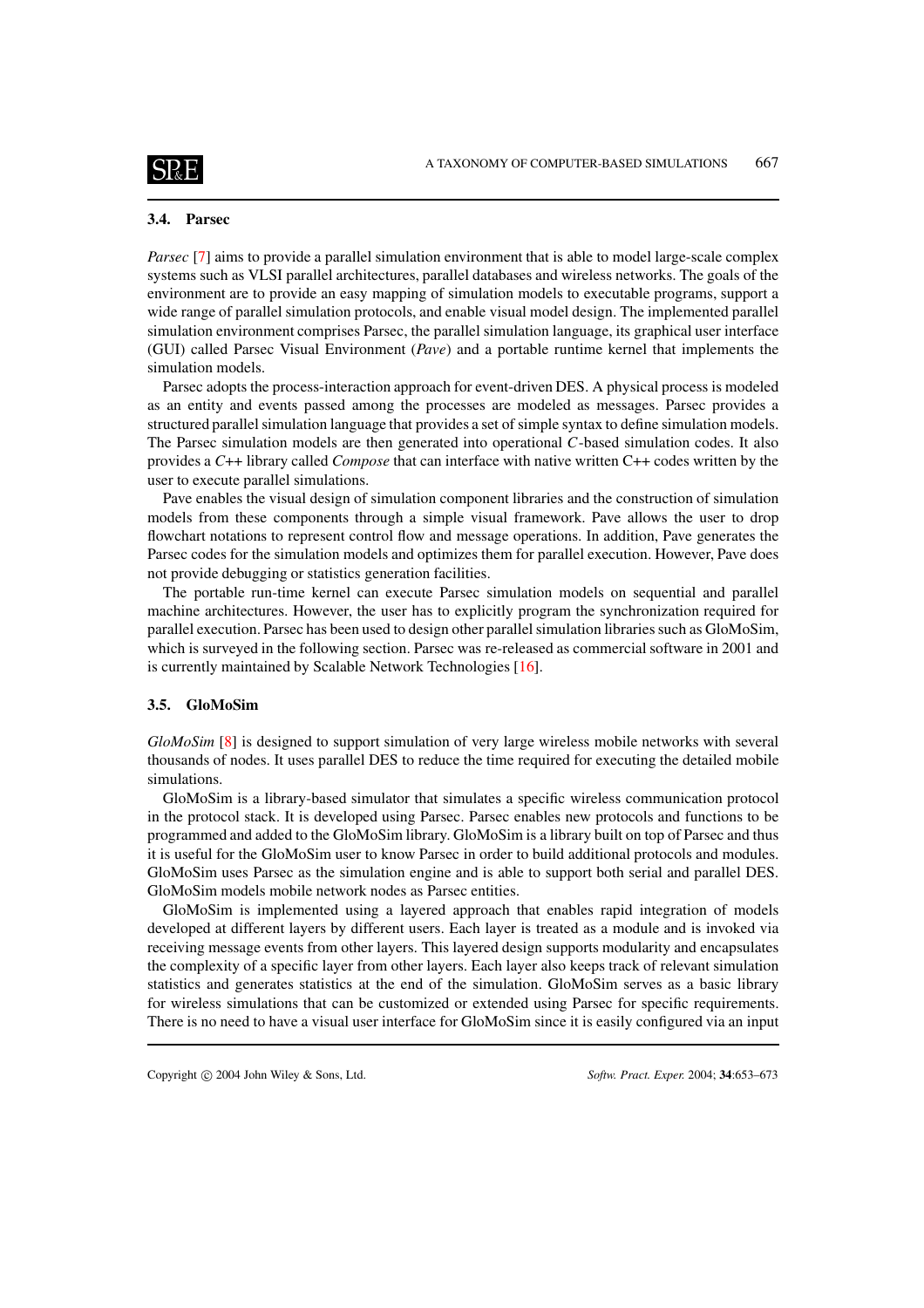

text file and executes at the command prompt. The last release of GloMoSim, version 2.0, was released in 2000 before Parsec became commercialized.

#### **3.6. Bricks**

*Bricks* [[3\]](#page-19-2) is a performance evaluation system that allows analysis and comparison of various scheduling schemes in a high-performance Grid computing environment. Bricks simulates various behaviors of Grid computing systems such as the behavior of networks and resource scheduling algorithms.

Bricks operates as a DES of a job scheduling system in virtual time. It consists of two components: the simulated *Global Computing Environment* that models the Grid and the *Scheduling Unit* that coordinates the simulation behaviors of Grid computing systems. Bricks models the Global Computing Environment to consist of three entities: *clients* that represent user machines that have jobs to run, *servers* that represent resources available to run the jobs, and *networks* that represent the network between clients and servers. Events of the entities form the communication required to drive the simulation.

Bricks is designed using an object-oriented framework and implemented in *Java*. The Scheduling Unit uses Java interfaces to support various scheduling algorithms and components. Bricks provides a Bricks script language that enables the user to set up the configuration and parameters of the Global Computing Environment. The user uses the building 'bricks' within the script to test and evaluate a variety of simulations in a deterministic manner based on the statistics collected. No current work seems to be in progress for Bricks since it is not available for download.

# **3.7. GridSim**

*GridSim* [\[4](#page-19-4)] supports modeling and simulation of heterogeneous Grid resources (both time- and spaceshared), users, applications, brokers and schedulers in a Grid computing environment. It provides primitives for creation of application tasks, mapping of tasks to resources, and their management so that resource schedulers can be simulated to study the scheduling algorithms involved.

GridSim adopts the multi-layered design architecture. The first bottom layer is the portable and scalable *Java* interface and runtime environment called Java virtual machine (JVM), whose implementation is available for single and multiprocessor systems including clusters. The second layer is SimJava which provides an event-driven discrete event infrastructure on top of the JVM to drive the simulation for GridSim. The third layer is the GridSim toolkit, which provides the modeling and simulation of core Grid entities such as resources and information services using the discrete event services defined by the second layer. The fourth layer provides the simulation of resource aggregators called Grid brokers or schedulers. The last top layer focuses on application and resource modeling with different scenarios to evaluate scheduling and resource management policies, heuristics, and algorithms.

SimJava provides the event-driven DES engine for GridSim. The Grid resources, users and brokers are modeled as entities, and they communicate via messaging events. To create the simulations, the user writes Java programs that call the GridSim libraries to model the different Grid elements. The Visual Modeler (VM) [\[17\]](#page-19-16) provides the visual design interface for GridSim. VM is a form-based tool that enables the user to create Grid resources, users and applications and specifies their property values.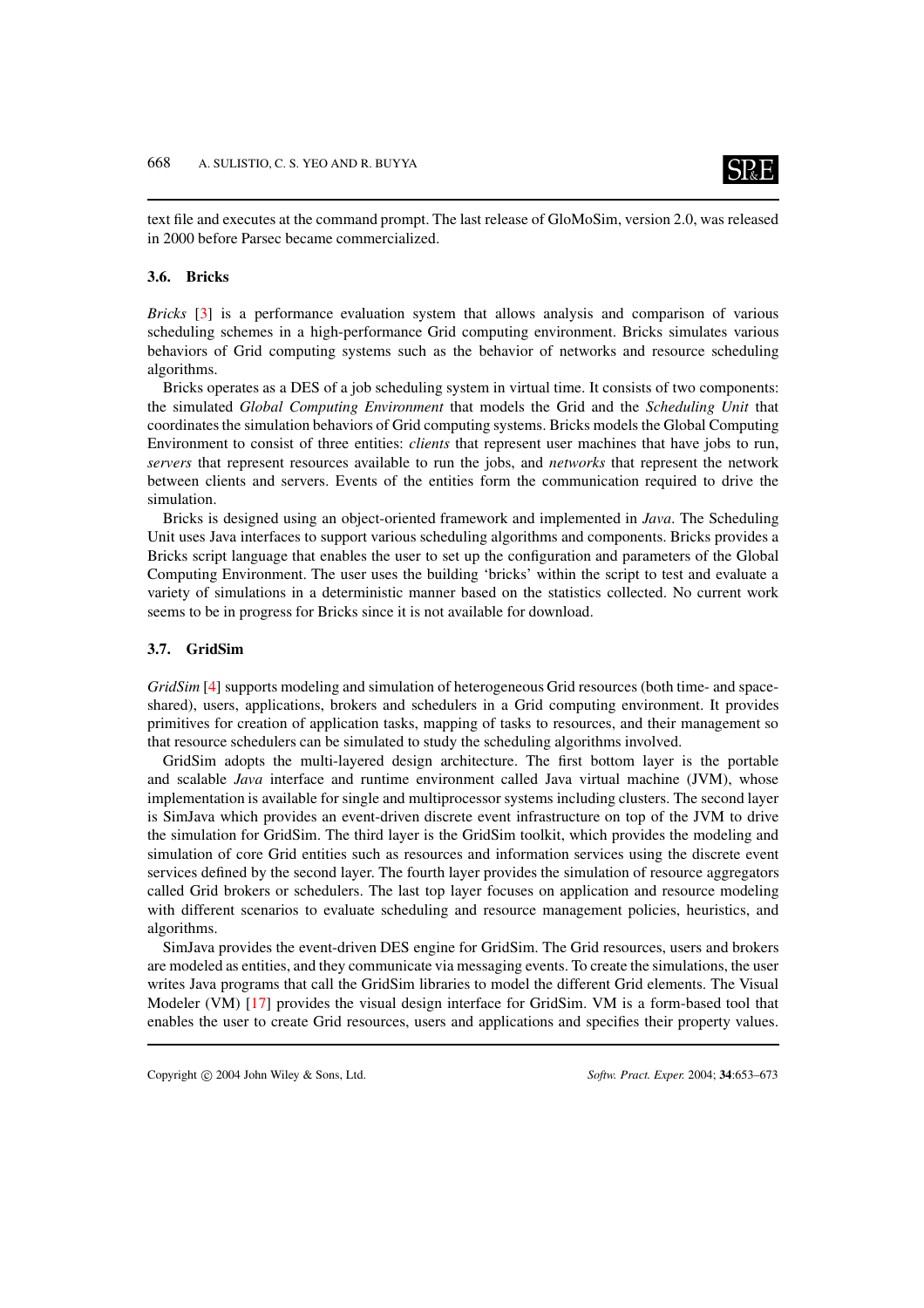VM also generates the Java program codes for executing the simulation. GridSim has a *GridStatistics* library that the user can call to collect simulation statistics automatically. Version 2.1 of GridSim was released in July 2003 and continuing work promises to provide better simulation features and functionalities.

# **3.8. MicroGrid**

*MicroGrid* [\[5\]](#page-19-3) implements a virtual grid infrastructure to run a *Globus* [\[18](#page-20-0)] application to support systematic design and evaluation of middleware, applications and network services for the computational Grid. MicroGrid models the Globus Grid middleware infrastructure, and aims to support scalable simulation of Grid applications using a wide variety of scalable clustered resources. It provides a realistic Grid software environment that emulates the applications to run with identical Application Program Interfaces (APIs) and allows the MicroGrid user to configure Grid resource performance attributes.

The simulation engine for MicroGrid, called *MaSSF*, is built on top of the parallel DES engine Dartmouth Scalable Simulation Framework (*DaSSF*) [\[19\]](#page-20-2). MaSSF is able to provide detailed network emulations that model the behaviors of each IP packet. MicroGrid models Grid resources as computing entities and these computing entities interact via communication entities. MicroGrid adopts the structured programming framework and is implemented in C. The design environment of MicroGrid resembles a language since MicroGrid provides a limited but simple set of user commands that enables easy emulation of Globus applications in a Globus-based simulation environment. No visual user interface is provided for MicroGrid and the user has to manually modify the Makefile of an existing Globus application to add a link to MicroGrid to run the simulation. The latest release of MicroGrid, version 2.2.1 in February 2003, has been successfully tested with Globus 2.2 toolkit.

# **3.9. SimGrid**

*SimGrid* [\[6](#page-19-5)] is a toolkit that provides core functionalities for the evaluation of scheduling algorithms in distributed applications in a heterogeneous, computational Grid environment. SimGrid aims at providing the right model and level of abstraction for studying Grid-based scheduling algorithms and generates correct and accurate simulation results.

The first version [\[20\]](#page-20-1) of SimGrid is now known as *SG*. SG is a low-level simulator that enables one to build flexible and general simulations. Using SG to simulate a distributed application where scheduling decisions are taken by different entities may be more difficult. The newest version of SimGrid is called *MSG*, which is a higher-level simulator built using the SG, which is more application-oriented and builds simulation with multiple scheduling agents.

In SG, resources such as processing units and network links are treated as unrelated resources, so no interconnection topology is imposed between the resources. This provides maximum flexibility for SG to simulate a wide range of computing environments as the user can specify topologies based on the application-specific requirements. SimGrid describes scheduling algorithms in terms of agent entities that make scheduling decisions. These agents interact by sending and receiving events via communication channels.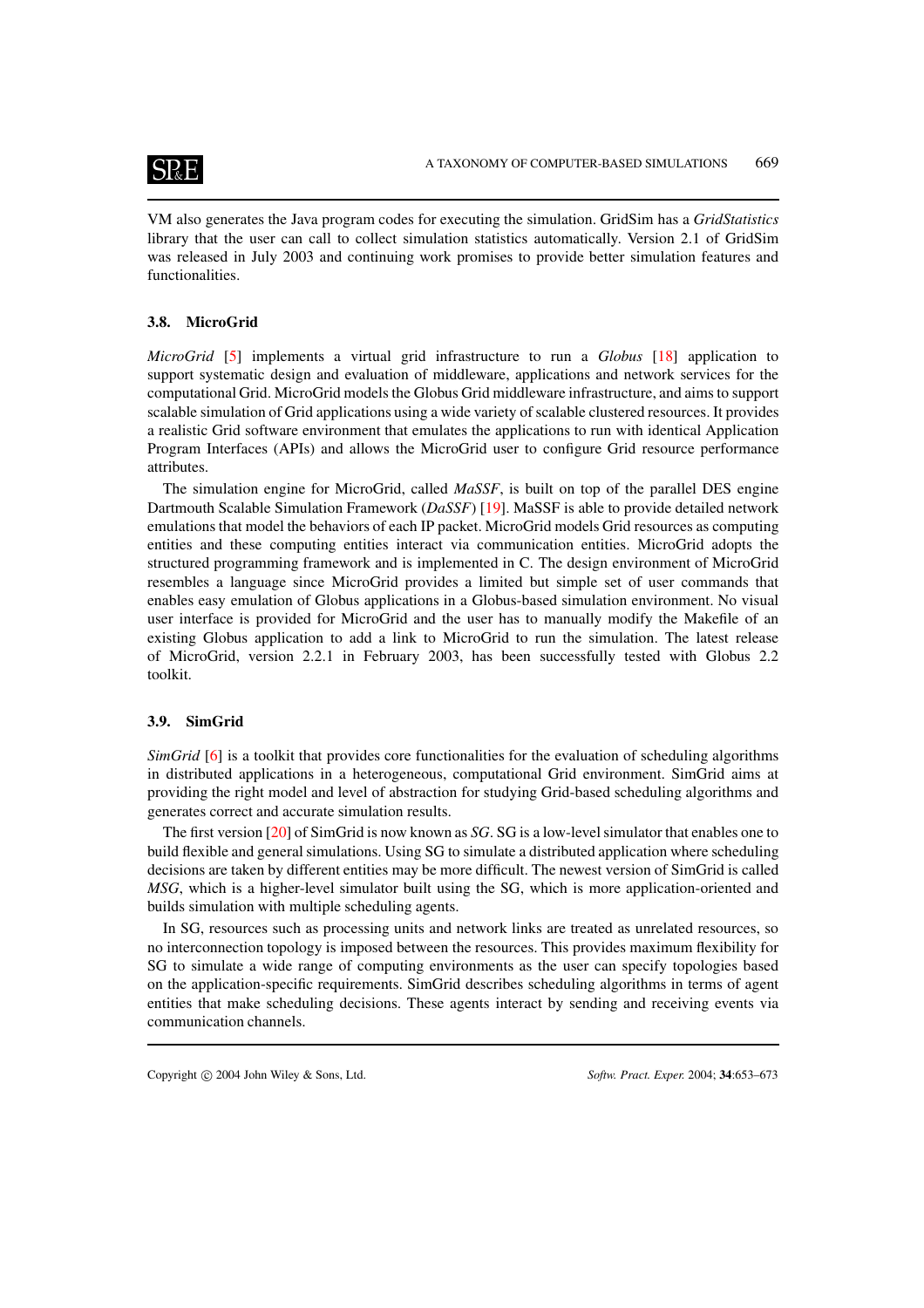

SimGrid is implemented in C and provides predefined SG and MSG API libraries that enable the user to manipulate data structures for Grid resources and tasks. A SG Grid resource comprises a name, a set of defined performance-related metrics and trace values for each metric. SimGrid uses trace-driven simulation based on these trace values gathered from real Grid resources to simulate a more realistic representation of the resources in terms of fluctuating performance rather than constant performance. A SG task comprises a name, a cost, which keeps track of the cost of performing the task, and a state, which reflects the status of the task. These data structures provide maximum flexibility for the SimGrid user, but also require higher user expertise. However, SimGrid does not provide any of the system support facilities as discussed in the taxonomy. The current release of SimGrid is version 2.15, which was released in May 2003.

#### **3.10. Ptolemy II**

*Ptolemy II* [[9\]](#page-19-6) emphasizes the modeling and design of embedded systems. It is built upon a component-based design methodology to support hierarchical integration of an extensible range of simulation models. The user uses Ptolemy II to capture, understand and manipulate different design perspectives of an embedded system, which comprises heterogeneous components across different domains. Ptolemy II supports different models of computation [[21\]](#page-20-3), consisting of discreteevent (*DE*), continuous-time (*CT*), synchronous dataflow (*SDF*), finite state machines (*FSMs*), communicating sequential processes (*CSPs*), process networks (*PNs*) and distributed discreteevent (*DDE*). These models of computation enable the Ptolemy II user to define different interaction mechanisms between the components.

Ptolemy II uses a serial simulation engine that supports hybrid simulation to simulate the heterogeneous components in an embedded system. Concurrent models of computation, such as CSP, PN and DDE, are thus implemented via threads. Components are modeled as entities called actors and these entities message via interfaces called ports. Ptolemy II uses object-oriented technologies to implement its component-based design.

Ptolemy II serves as both a language and a library. Ptolemy II acts as an architecture design language that focuses on modeling the interaction among a set of components in an embedded system. It also has a comprehensive algebra-based expression language for specifying the values of parameters in components. Ptolemy II is implemented in *Java* and comprises libraries. This enables the user to write Java code that uses Ptolemy libraries directly to create the simulation model.

Ptolemy II provides a GUI called *Vergil* that enables the user to create, view and modify Ptolemy models by dragging and dropping component-based building blocks. Vergil also uses forms to get specific values of each component from the user. Vergil represents Ptolemy II models using an Extensible Markup Language (*XML*) schema called Modeling Markup Language (*MoML*). Ptolemy II uses a plot package that creates applets to plot graphs for the statistical results. The visual design and execution interfaces are not integrated together and have to be invoked separately.

Vergil provides basic debugging facilities to detect errors in the Ptolemy II models. Statistical data of the simulation are collected in Ptolemy II and can be displayed graphically by calling the plot package. A code generation facility [[22\]](#page-20-4) for Ptolemy II is currently under development to enable transformation of Ptolemy II models into simulation program codes for more efficient execution. The current release of Ptolemy II, released in May 2003, is version 3.0-beta which provides a more comprehensive actor library.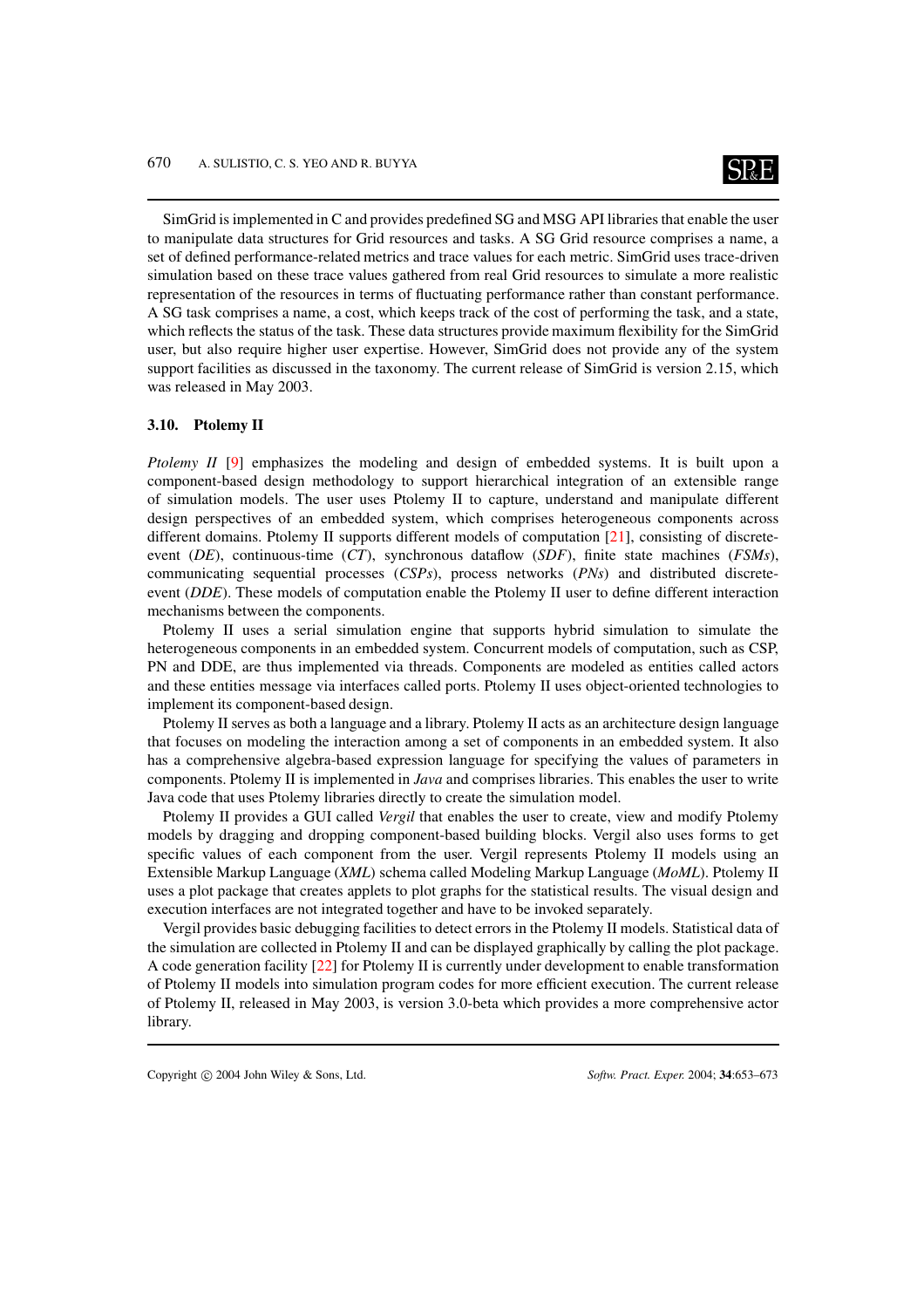

#### **3.11. Design comparison for similar tools**

As seen in Table [I](#page-9-0), this paper discusses several simulation tools for the same category of PDS: networks and Grid scheduling systems. Therefore, there is a need to highlight the core design differences between these similar tools as follows.

- *Networks*. NS-2 is a discrete event simulator that provides extensive support for simulation of various wired and wireless network protocols, such as TCP, routing and multicast protocols. The user is able to create simulations using NS-2 by writing scripts to access predefined network topologies predefined in a comprehensive library of network protocols. Parsec is able to support both serial and parallel execution of DES models for VLSI circuits, networks and parallel architectures. Parsec provides a set of functions that enable the user to create network simulation. Alternatively, the user can use Parsec to create new simulation libraries suitable for specific applications.
- *Grid scheduling systems*. Bricks is used in simulating client–server global computing systems that provide remote access to scientific libraries running on high-performance computers and is designed based on a centralized global scheduling methodology. GridSim is able to simulate different classes of heterogeneous resources for a Grid environment that includes both timebased and space-based large-scale resources. It can also be used to simulate application schedulers for single or multiple administrative distributed computing domains such as clusters and Grids. MicroGrid is modeled on the Globus Grid computing environment to facilitate execution of Globus applications in a controlled virtual Grid emulated environment. MicroGrid's emulation returns more precise results as actual application code is executed in the virtual Grid and thus requires more execution time. The need to construct Globus applications for emulating new scheduling algorithms also imposes more development overheads. Therefore, the MicroGrid emulator is helpful for testing already built Globus applications. SimGrid supports modeling of resources that are time-shared. The first version of SimGrid, SG, is limited to a single scheduling entity and time-shared system, so it is difficult to simulate multi-user systems in a Grid environment. Therefore, the new version of SimGrid, MSG, was introduced to enhance the low-level SG simulator so that multiple scheduling entities can be simulated.

# **4. CONCLUSION**

This paper has presented a taxonomy for computer simulations and applied the taxonomy on simulation tools for PDSs. The taxonomy comprises PDS, usage, simulation and design taxonomies. The design taxonomy has emphasized respective components and features of a simulation tool, including the simulation engine, modeling framework, programming framework, design environment, user interface and system support. A number of selected simulation tools have been surveyed using the taxonomy. This paper thus helps to identify some approaches for designing simulation tools for PDSs and possible future research directions.

There are many different approaches and methods for developing simulation tools for modeling PDSs. With the increased complexity and scale of simulated systems, there is a growing trend for simulation tools to use parallel simulation engines in order to speed up the simulation process.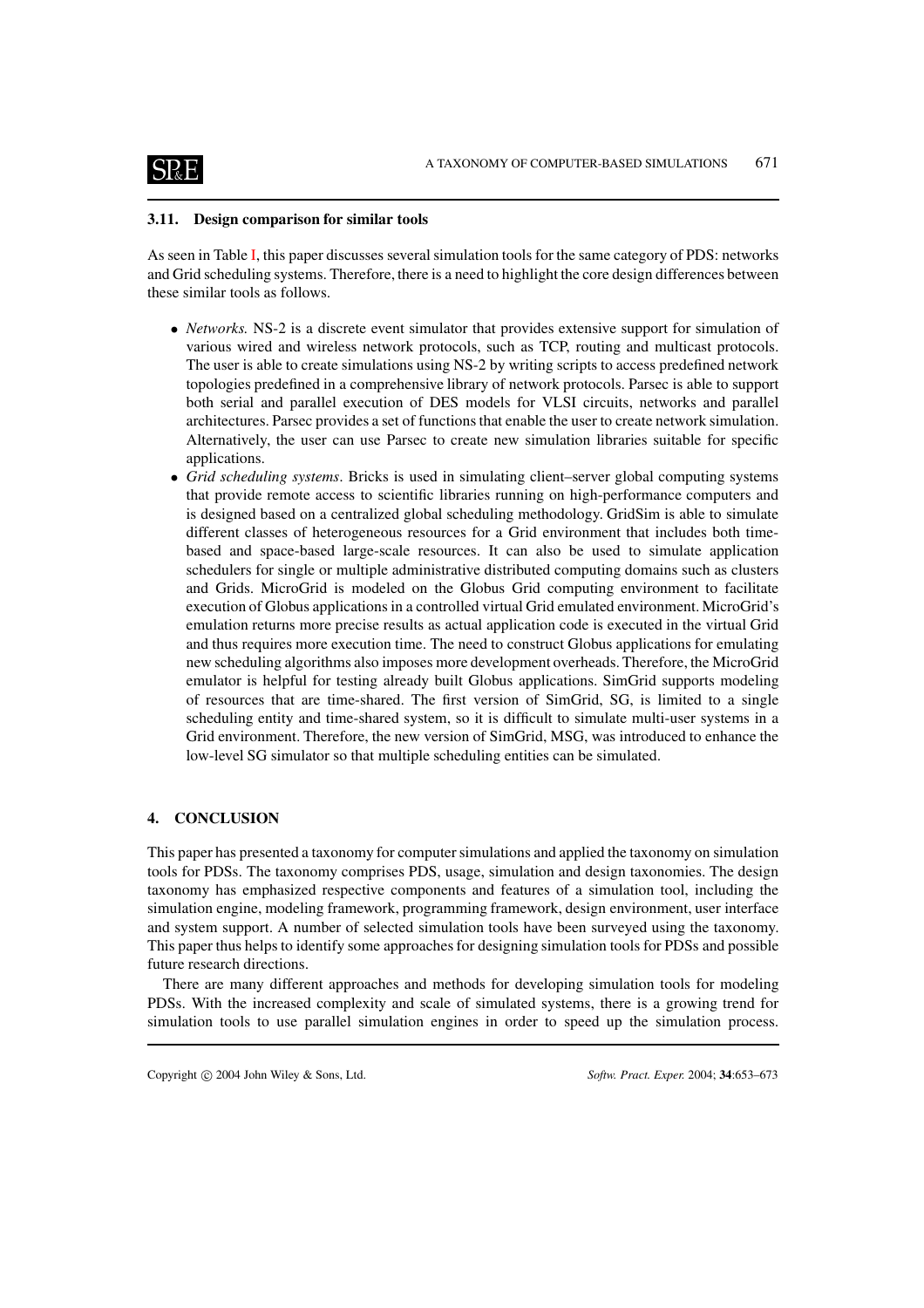

Future simulation tools are likely to support both language-based and library-based design environments so that the user has greater flexibility and power to build customized and extensible simulations. Simulation tools are also evolving into visual integrated environments where the user can build, execute, monitor and analyze simulations in a single complete environment. Simulation tools are also incorporating useful system support capabilities to assist the user in building faster and more accurate simulation models.

#### **ACKNOWLEDGEMENTS**

The authors would like to acknowledge all researchers of the simulation tools described in this paper and thank them for their outstanding work. We also thank Srikumar Venugopal and anonymous reviewers for their comments on this paper.

#### **REFERENCES**

- <span id="page-19-0"></span>1. Foster I, Kesselman C (eds.). *The Grid: Blueprint for a New Computing Infrastructure*. Morgan Kaufmann: San Francisco, CA, 1999.
- <span id="page-19-1"></span>2. Barker M, Buyya R. Cluster computing at a glance. *High Performance Cluster Computing*, vol. 1, Buyya R (ed.). Prentice-Hall: Upper Saddle River, NJ, 1999; 3–47.
- <span id="page-19-2"></span>3. Takefusa A, Matsuoka S, Nakada H. Overview of a performance evaluation system for global computing scheduling algorithms. *Proceedings 8th IEEE International Symposium on High Performance Distributing Computing (HPDC8)*, Redondo Beach, CA, August 1999. IEEE Computer Society Press: Los Alamitos, CA, 1999; 97–104.
- <span id="page-19-4"></span>4. Buyya R, Murshed M. GridSim: A toolkit for the modeling and simulation of distributed resource management and scheduling for Grid computing. *Concurrency and Computation: Practice and Experience* 2002; **14**(13–15):1175–1220.
- <span id="page-19-3"></span>5. Song HJ, Liu X, Jakobsen D, Bhagwan R, Zhang X, Taura K, Chien A. The MicroGrid: A scientific tool for modeling computational Grids. *IEEE Supercomputing (SC2000)*, Dallas, TX, 4–10 November 2000. IEEE Computer Society Press: Los Alamitos, CA, 2000.
- <span id="page-19-5"></span>6. Legrand A, Marchal L, Casanova H. Scheduling distributed applications: The SimGrid simulation framework. *Proceedings 3rd IEEE/ACM International Symposium on Cluster Computing and the Grid (CCGrid2003)*, Tokyo, Japan, 12–15 May 2003. IEEE Computer Society Press: Los Alamitos, CA, 2003.
- <span id="page-19-7"></span>7. Bagrodia R, Meyer R, Takai M, Chen Y, Zeng X, Martin J, Park B, Song H. Parsec: A parallel simulation environment for complex systems. *IEEE Computer* 1998; **31**(10):77–85.
- <span id="page-19-8"></span>8. Zeng X, Bagrodia R, Gerla M. GloMoSim: A library for parallel simulation of large-scale wireless networks. *Proceedings 12th Workshop on Parallel and Distributed Simulations (PADS98)*, Banff, Alberta, Canada, May 1998. IEEE Computer Society Press: Los Alamitos, CA, 1998; 154–161.
- <span id="page-19-6"></span>9. Liu X, Liu J, Eker J, Lee EA. Heterogeneous modeling and design of control systems. *Software-Enabled Control: Information Technology for Dynamical Systems*, Samad T, Balas G (eds.). Wiley-IEEE Press: New York, 2003.
- <span id="page-19-9"></span>10. Howell F, McNab R. SimJava: A discrete event simulation package for Java with applications in computer systems modeling. *First International Conference on Web-based Modeling and Simulation*, San Diego, CA, January 1998. SCS Press: San Diego, CA, 1998.
- <span id="page-19-10"></span>11. Breslau L, Estrin D, Fall K, Floyd S, Heidermann J, Helmy A, Huang P, McCanne S, Varadhan K, Xu Y, Yu H. Advances in network simulation. *IEEE Computer* 2000; **33**(5):59–67.
- <span id="page-19-11"></span>12. Rosenblum M, Bugnion E, Devine S, Herrod SA. Using the SimOS machine simulator to study complex computer systems. *ACM Transactions on Modeling and Computer Society* 1997; **7**(1):78–103.
- <span id="page-19-12"></span>13. Tcl Developer Site. http://www.tcl.tk/ [July 2003].
- <span id="page-19-13"></span>14. GNU Project Debugger. http://www.gnu.org/software/gdb/ [July 2003].
- <span id="page-19-14"></span>15. Fall K, Varadhan K (eds.). The NS manual. *Technical Report*, University of California at Berkeley, June 2003.
- <span id="page-19-15"></span>16. Scalable Network Technologies. http://www.scalable-networks.com/ [July 2003].
- <span id="page-19-16"></span>17. Sulistio A, Yeo CS, Buyya R. Visual modeler for Grid modeling and simulation (GridSim) toolkit. *Innovative Solutions for Grid Computing Workshop, Proceedings of the International Conference on Computational Science (ICCS 2003)*, Melbourne, Australia, 2–4 June 2003 (*Lecture Notes in Computer Science*, vol. 2659). Springer: Berlin, 2003; 1123–1132.

Copyright  $\odot$  2004 John Wiley & Sons, Ltd.

 $Softw.$  Pract. Exper. 2004; 34:653-673